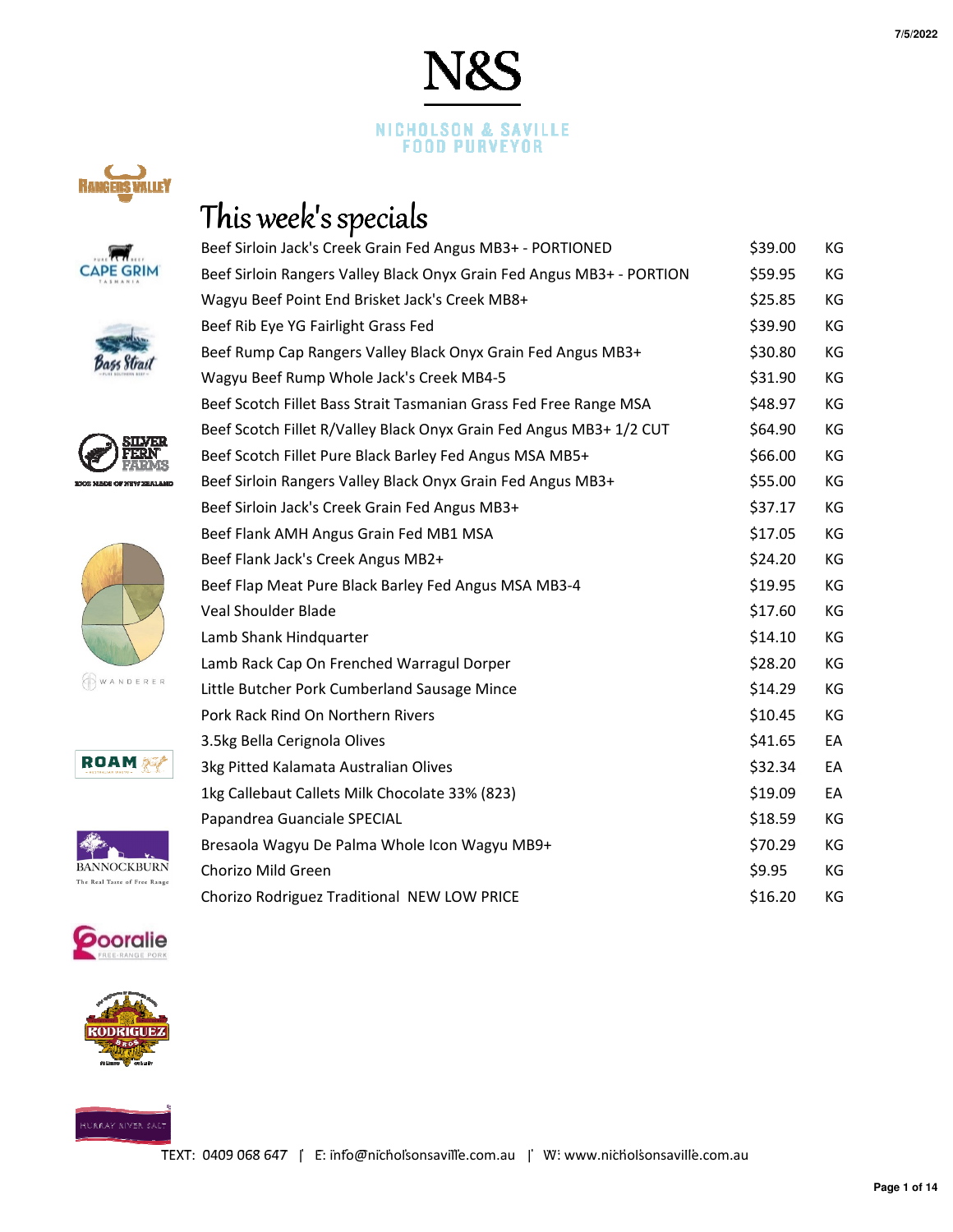## Stock List

*Stock not guaranteed due to high demand | Prices are subject to seasonal change without notice*

| <b>FRESH MEAT</b>                                                                                |         |    |
|--------------------------------------------------------------------------------------------------|---------|----|
| <b>PORTION CUT BEEF</b>                                                                          |         |    |
| Beef Point End Brisket Wanderer Tasmanian Free Range Barley Fed MB2-3 HAND DICED                 | \$18.72 | КG |
| Beef Cheek Bass Strait Tasmanian Grass Fed Free Range MSA HAND DICED                             | \$25.95 | КG |
| <b>Beef Chuck Diced</b>                                                                          | \$18.88 | КG |
| Beef Flank Steak Pure Black Barley Fed Angus MB1+ MSA PORTION                                    | \$30.09 | КG |
| Beef Flank Steak Pure Black Barley Fed Angus MSA MB5 PORTION                                     | \$33.50 | КG |
| Beef Rib Eye On The Bone Rangers Valley Black Onyx Grain Fed Angus MB3+ PORTIONED                | \$57.20 | КG |
| Beef Rib Eye On The Bone Pure Black Barley Fed Angus MB2 PORTION                                 | \$44.84 | ΚG |
| Beef Rump Jack's Creek Grain Fed Angus MB4+ - PORTIONED 250g                                     | \$31.00 | КG |
| Beef Rump Pure Black Barley Fed MB3-4 PORTIONED 250g                                             | \$25.96 | КG |
| Beef Scotch Fillet Bass Strait Tasmanian Grass Fed Free Range MSA PORTIONED                      | \$54.50 | КG |
| Beef Scotch Fillet Rangers Valley Black Onyx Grain Fed Angus MB3+ - PORTIONED                    | \$77.17 | КG |
| Beef Short Ribs Asado Cut PORTIONED                                                              | \$37.00 | КG |
| Beef Sirloin Cape Grim Tasmanian Grass Fed Hormone/Antibiotic Free MSA PORTIONED                 | \$37.80 | КG |
| Beef Sirloin Jack's Creek Grain Fed Angus MB3+ - PORTIONED ** SPECIAL**                          | \$39.00 | КG |
| Beef Sirloin Jack's Creek Grain Fed Angus MB4+ - PORTIONED                                       | \$49.03 | КG |
| Beef Sirloin Rangers Valley Black Onyx Grain Fed Angus MB3+ - PORTIONED ** SPECIAL**             | \$59.95 | КG |
| Beef Tenderloin Grass Fed PORTIONED                                                              | \$50.74 | КG |
| <b>Beef Trim</b>                                                                                 | \$10.00 | КG |
| Marrow Bone Stalks Portion 48 HOUR PRE ORDER                                                     | \$13.02 | КG |
| Wagyu Beef Scotch Fillet Black Opal MB4-5 - PORTIONED ** SPECIAL**                               | \$83.90 | ΚG |
| <b>BEEF Brisket</b>                                                                              |         |    |
| Beef Point End Brisket Cape Grim Tasmanian Grass Fed Hormone/Antibiotic Free                     | \$14.93 | КG |
| Beef Point End Brisket Wanderer Tasmanian Free Range Barley Fed MB2-3                            | \$15.22 | КG |
| Wagyu Beef Point End Brisket Jack's Creek MB8+ ** SPECIAL **                                     | \$25.85 | КG |
| <b>BEEF Cheek</b>                                                                                |         |    |
| Beef Cheek AMG Angus                                                                             | \$21.83 | КG |
| Beef Cheek Black Onyx MB3                                                                        | \$27.14 | КG |
| <b>BEEF Chuck</b>                                                                                |         |    |
| <b>Beef Chuck</b>                                                                                | \$15.34 | КG |
| <b>BEEF Offal</b>                                                                                |         |    |
| <b>Beef Tripe</b>                                                                                | \$11.21 | КG |
| <b>Beef Oxtail</b>                                                                               | \$23.60 | КG |
| BEEF Oyster / Bolar / Flat Iron                                                                  |         |    |
| Beef Oyster Blade Bindaree Grain Fed MSA                                                         | \$16.50 | КG |
| <b>BEEF OP Rib/Rib Eye</b>                                                                       |         |    |
| Beef Rib Eye On The Bone Rangers Valley Black Onyx Grain Fed Angus MB3+                          | \$53.10 | КG |
| Beef Rib Eye On The Bone Pure Black Barley Fed Angus MSA MB3-4                                   | \$51.92 | ΚG |
| Beef Rib Eye On The Bone Riverine Classic MB1+ 100 Day Grain Fed MSA                             | \$37.76 | КG |
| Beef Rib Eye YG Fairlight Grass Fed ** SPECIAL **                                                | \$39.90 | КG |
| <b>BEEF Ribs</b>                                                                                 |         |    |
| Beef Short Ribs Cape Grim Tasmanian Grass Fed Hormone/Antibiotic Free MSA                        | \$29.50 | КG |
| Beef Short Ribs Great Southern                                                                   | \$30.68 | ΚG |
| Beef Short Ribs Southern Rangers SR2 Victorian Grass Fed Free Range Hormone/Antibiotic Free MB2+ | \$30.68 | ΚG |
| <b>BEEF Rump</b>                                                                                 |         |    |
| Beef Rost Biff Southern Rangers SR2+ Victorian Grass Fed Free Range Hormone/Antibiotic Free      | \$21.00 | КG |
| Beef Rump Cap Rangers Valley Black Onyx Grain Fed Angus MB3+ ** SPECIAL **                       | \$30.80 | КG |
| Beef Rump Cap Great Southern Grass Fed Free Range Hormone/Antibiotic Free MSA                    | \$19.47 | КG |
| Beef Rump Cap Pure Black Barley Fed Angus MSA MB5+                                               | \$37.17 | ΚG |
| Beef Rump Rostbiff Rangers Valley Black Onyx Grain Fed Angus MB3+                                | \$27.14 | ΚG |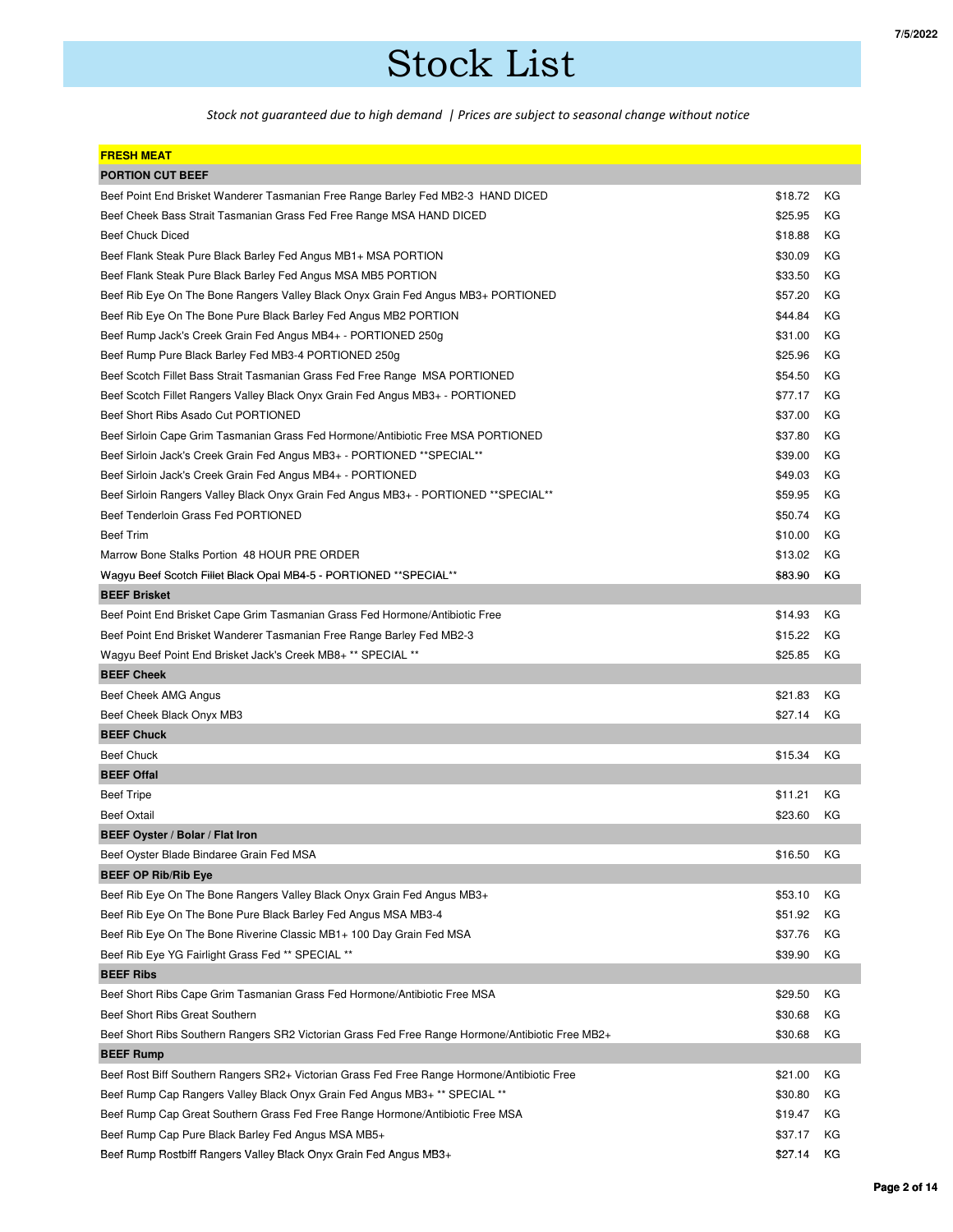| Beef Rump Southern Rangers SR2+ Victorian Grass Fed Free Range Hormone/Antibiotic Free       | \$21.24 | КG |
|----------------------------------------------------------------------------------------------|---------|----|
| Wagyu Beef Rostbiff Jack's Creek MB4                                                         | \$34.65 | КG |
| Wagyu Beef Rump Whole Jack's Creek MB4-5 ** SPECIAL **                                       | \$31.90 | КG |
| <b>BEEF Scotch Fillet</b>                                                                    |         |    |
| Beef Scotch Fillet AFFCO NZ Grass Fed Free Range Hormone/Antibiotic Free                     | \$33.04 | КG |
| Beef Scotch Fillet Bass Strait Tasmanian Grass Fed Free Range MSA ** SPECIAL**               | \$48.97 | КG |
| Beef Scotch Fillet Rangers Valley Black Onyx Grain Fed Angus MB3+ HALF CUT **SPECIAL**       | \$64.90 | ΚG |
| Beef Scotch Fillet Jack's Creek Grain Fed Angus MB4+                                         | \$57.82 | Кg |
| Beef Scotch Fillet Pure Black Barley Fed Angus MSA MB5+ ** SPECIAL**                         | \$66.00 | ΚG |
| Beef Scotch Southern Rangers SR2 Victorian Grass Fed Free Range Hormone/Antibiotic Free MB2+ | \$42.48 | КG |
| Wagyu Beef Scotch Fillet Black Opal MB4-5                                                    | \$81.40 | КG |
| <b>BEEF Bones/Shin/Stock</b>                                                                 |         |    |
| Beef Bones for stock                                                                         | \$3.54  | КG |
| Beef Shin bone in FROZEN (approx 1.8kg)                                                      | \$17.58 | КG |
| Wagyu Beef Shin Shank Boneless Rangers Valley Grain fed MB5+                                 | \$16.40 | КG |
| <b>BEEF Sirloin</b>                                                                          |         |    |
| Beef Sirloin Rangers Valley Black Onyx Grain Fed Angus MB3+ ** SPECIAL**                     | \$55.00 | КG |
| Beef Sirloin Great Southern Grass Fed Free Range Hormone/Antibiotic Free 3.6-5kg MSA         | \$27.73 | КG |
| Beef Sirloin Jack's Creek Grain Fed Angus MB3+ **SPECIAL**                                   | \$37.17 | КG |
| Beef Sirloin Jack's Creek Grain Fed Angus MB4+                                               | \$41.89 | КG |
| Beef Sirloin Riverine Classic Grain Fed YG MSA                                               | \$31.27 | ΚG |
| <b>BEEF Flank/Flap/Skirt</b>                                                                 |         |    |
| Beef Flank AMH Angus Grain Fed MB1 MSA ** SPECIAL**                                          | \$17.05 | КG |
| Beef Flank Rangers Valley Black Onyx Grain Fed Angus MB3+                                    | \$46.02 | ΚG |
| Beef Flank Jack's Creek Angus MB2+ ** SPECIAL **                                             | \$24.20 | ΚG |
| Beef Flank Pure Black Barley Fed Angus MB5 MSA                                               | \$28.32 | КG |
|                                                                                              | \$23.60 | КG |
| Beef Flank Steak Pure Black Barley Fed Angus MB1-2 MSA                                       | \$25.37 |    |
| Beef Flank Steak Pure Black Barley Fed Angus MSA MB3-4                                       |         | КG |
| Beef Flap Meat Pure Black Barley Fed Angus MSA MB3-4 ** SPECIAL **                           | \$19.95 | КG |
| Beef Thick Skirt/Onglet Rangers Valley Black Onyx Grain Fed Angus MB3+                       | \$41.30 | КG |
| Beef Tri Tip Pure Black Barley Fed Angus MSA MB3                                             | \$23.00 | ΚG |
| Wagyu Beef 2GR Heritage Rib Cap Meat MB4 -5                                                  | \$57.60 | КG |
| Wagyu Beef Flank Black Opal MB3                                                              | \$30.68 | КG |
| Wagyu Beef Flank King River MB6-7                                                            | \$51.92 | КG |
| Wagyu Beef Flank Steak Jack's Creek MB8+                                                     | \$66.00 | КG |
| Wagyu Beef Flank Steak Jacks Creek MB6+                                                      | \$62.70 | КG |
| <b>BEEF Tenderloin</b>                                                                       |         |    |
| Beef Tenderloin AFFCO NZ Grass Fed Free Range Hormone/Antibiotic Free 1.8- 2.2kg             | \$44.84 | КG |
| Beef Tenderloin Pure Black Barley Fed Angus MSA MB2+                                         | \$60.50 | КG |
| Beef Tenderloin Silver Fern NZ Grass Fed Free Range Hormone/Antibiotic Free 1.8- 2.2kg       | \$41.95 | КG |
| <b>BEEF Topside/Silverside/Inside</b>                                                        |         |    |
| <b>Beef Corned Silverside</b>                                                                | \$13.90 | КG |
| Beef Eye Round Grain Fed                                                                     | \$15.57 | КG |
| <b>Beef Topside</b>                                                                          | \$18.29 | КG |
| <b>VEAL</b>                                                                                  |         |    |
| Veal Backstrap / Sirloin                                                                     | \$50.15 | КG |
| Veal Bones for stock                                                                         | \$4.25  | КG |
| Veal Osso Bucco (2cm thickness)                                                              | \$16.52 | КG |
| 225g Veal Schnitzel                                                                          | \$18.88 | ΚG |
| 225g Veal Schnitzel Premium                                                                  | \$36.99 | КG |
| Veal Shoulder Blade ** SPECIAL **                                                            | \$17.60 | КG |
| Veal Topside 1 BOX MINIMUM                                                                   | \$31.86 | КG |
| <b>GAME MEATS</b>                                                                            |         |    |
| Goat Whole                                                                                   | \$17.11 | КG |
| Kangaroo Tail Cut                                                                            | \$12.72 | ΚG |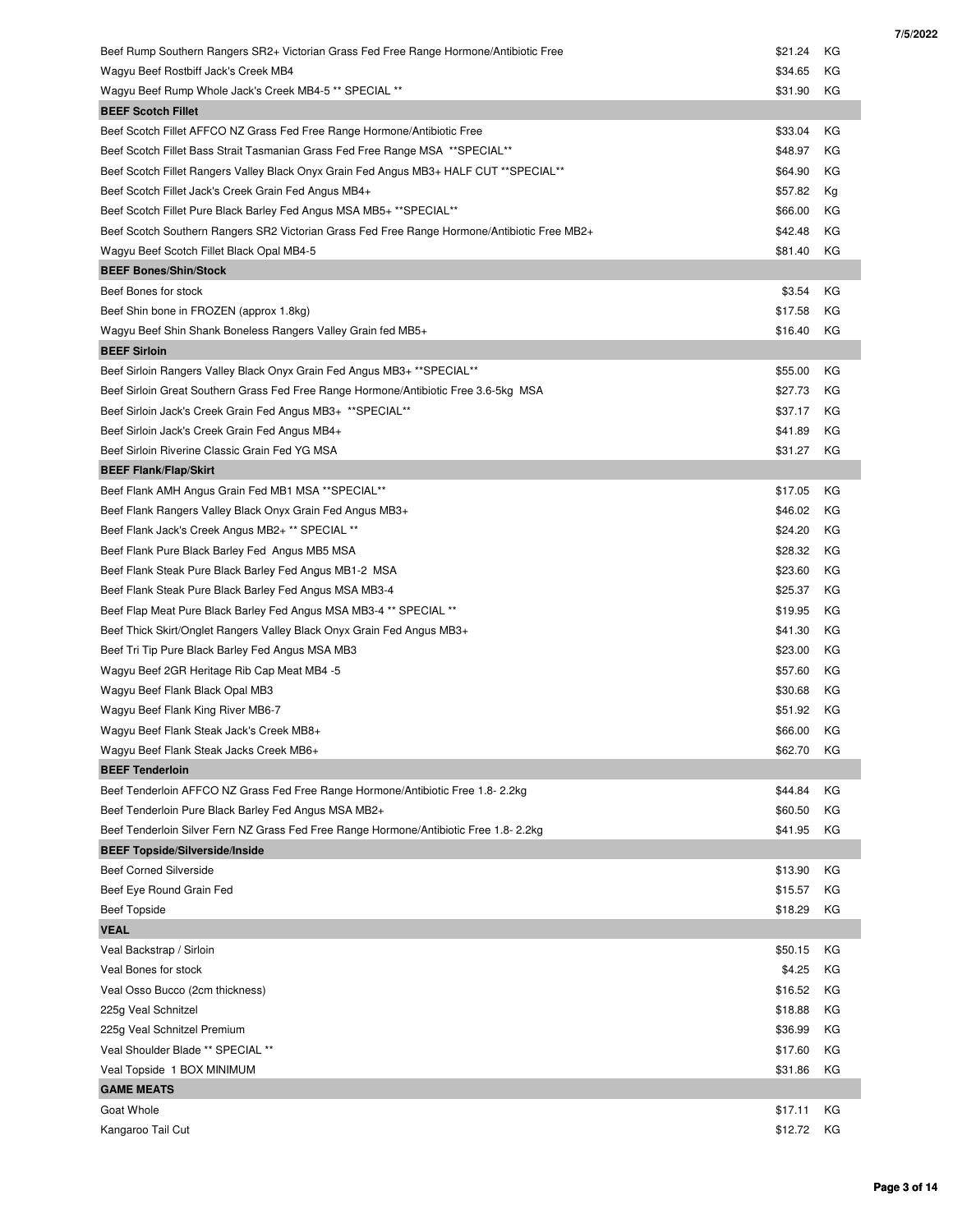| White Rabbit Whole Farm                                           | \$40.71  | КG          |
|-------------------------------------------------------------------|----------|-------------|
| Wild Boar Hind Leg Boneless (Frozen)                              | \$18.29  | КG          |
| <b>LAMB Barrel/Middle</b>                                         |          |             |
| Lamb Backstrap - Mutton                                           | \$28.32  | КG          |
| Lamb Backstrap Denuded                                            | \$37.64  | КG          |
| Lamb Breast Bone In Warragul Dorper                               | \$10.50  | KG          |
| Lamb Breast USA Ribs Warragul Dorper                              | \$17.95  | КG          |
| <b>LAMB Carcass</b>                                               |          |             |
| Lamb Wag Saddles                                                  | \$15.93  | КG          |
| Lamb Whole approx 18 - 20kg                                       | \$11.56  | КG          |
| Young Lamb Whole 13 - 15kg                                        | \$14.75  | КG          |
| <b>LAMB Forequarter/Shoulder</b>                                  |          |             |
| Lamb Shoulder Boneless & Netted WARRAGUL                          | \$18.29  | KG          |
| Lamb Shoulder Bone In Oyster Cut Warragul Dorper                  | \$21.12  | КG          |
| Lamb Shoulder Bone In Sq/Cut                                      | \$13.33  | KG          |
| Lamb Shoulder Diced                                               | \$22.30  | КG          |
| Lamb Shoulder Oyster Cut bone in shank off                        | \$16.46  | КG          |
| Lamb Shoulder/ Forequarter Square Cut Warragul Dorper - Loose     | \$17.58  | КG          |
| Lamb Whole Forequater                                             | \$15.93  | КG          |
| <b>LAMB Legs</b>                                                  |          |             |
| Lamb Leg Bone In                                                  | \$12.86  | КG          |
| Lamb Leg Boned and Rolled Netted                                  | \$17.58  | KG          |
| Lamb Leg Diced                                                    | \$22.30  | КG          |
| Lamb Osso Bucco (2cm Cut)                                         | \$15.81  | КG          |
| Lamb Shank Forequarter                                            | \$13.57  | КG          |
| Lamb Shank Hindquarter ** SPECIAL **                              | \$14.10  | КG          |
| <b>LAMB Offal</b>                                                 |          |             |
| Lamb Brains                                                       | \$16.40  | <b>PACK</b> |
| Lamb Liver                                                        | \$4.60   | KG          |
| Lamb Offal - Tongue                                               | \$11.68  | КG          |
| <b>LAMB Rack</b>                                                  |          |             |
| Lamb Rack Cap Off Frenched Warragul Dorper                        | \$37.64  | КG          |
| Lamb Rack Cap On Frenched Warragul Dorper ** SPECIAL**            | \$28.20  | КG          |
| Lamb Rack Cocktail Cutlets Cap Off                                | \$40.12  | КG          |
| Lamb Tenderloins                                                  | \$34.81  | KG          |
| <b>LAMB Bone/Chops/Neck/Ribs</b>                                  |          |             |
| Lamb Bones                                                        | \$4.60   | КG          |
| Lamb Breast Boneless Warragul Dorper                              | \$15.93  | КG          |
| Lamb Chump Chop - Cut To Thickness                                | \$18.76  | КG          |
| Lamb Forequater Chops - Cut To Order                              | \$17.82  | КG          |
| Lamb Loin Chops Warragul Dorper - Cut To Thickness                | \$19.94  | КG          |
| Lamb Neck Bone In                                                 | \$10.50  | ΚG          |
| Lamb Neck Fillet Warragul Dorper                                  | \$27.02  | ΚG          |
| Lamb Short Ribs                                                   | \$18.30  | КG          |
| <b>LAMB Rump</b>                                                  |          |             |
| Lamb Rump Cap Off                                                 | \$28.20  | КG          |
| Lamb Rump Cap On                                                  | \$20.65  | КG          |
| <b>MINCE</b>                                                      |          |             |
| 150g Beef Burger Patties Angle Bay 55 per Box (Frozen)            | \$120.36 | <b>BOX</b>  |
| 150g Wagyu Beef Burger Patties Rangers Valley 96 per Box (Frozen) | \$18.64  | КG          |
| Beef Burger Mince                                                 | \$14.75  | КG          |
| Beef Pie Mince Coarse 85CL                                        | \$14.75  | КG          |
| Chicken Mince (Thigh)                                             | \$10.62  | ΚG          |
| Little Butcher Chicken Sausage Mince                              | \$15.32  | ΚG          |
|                                                                   |          |             |
| German Bratwurst Mince                                            | \$15.32  | ΚG          |

 **Page 4 of 14**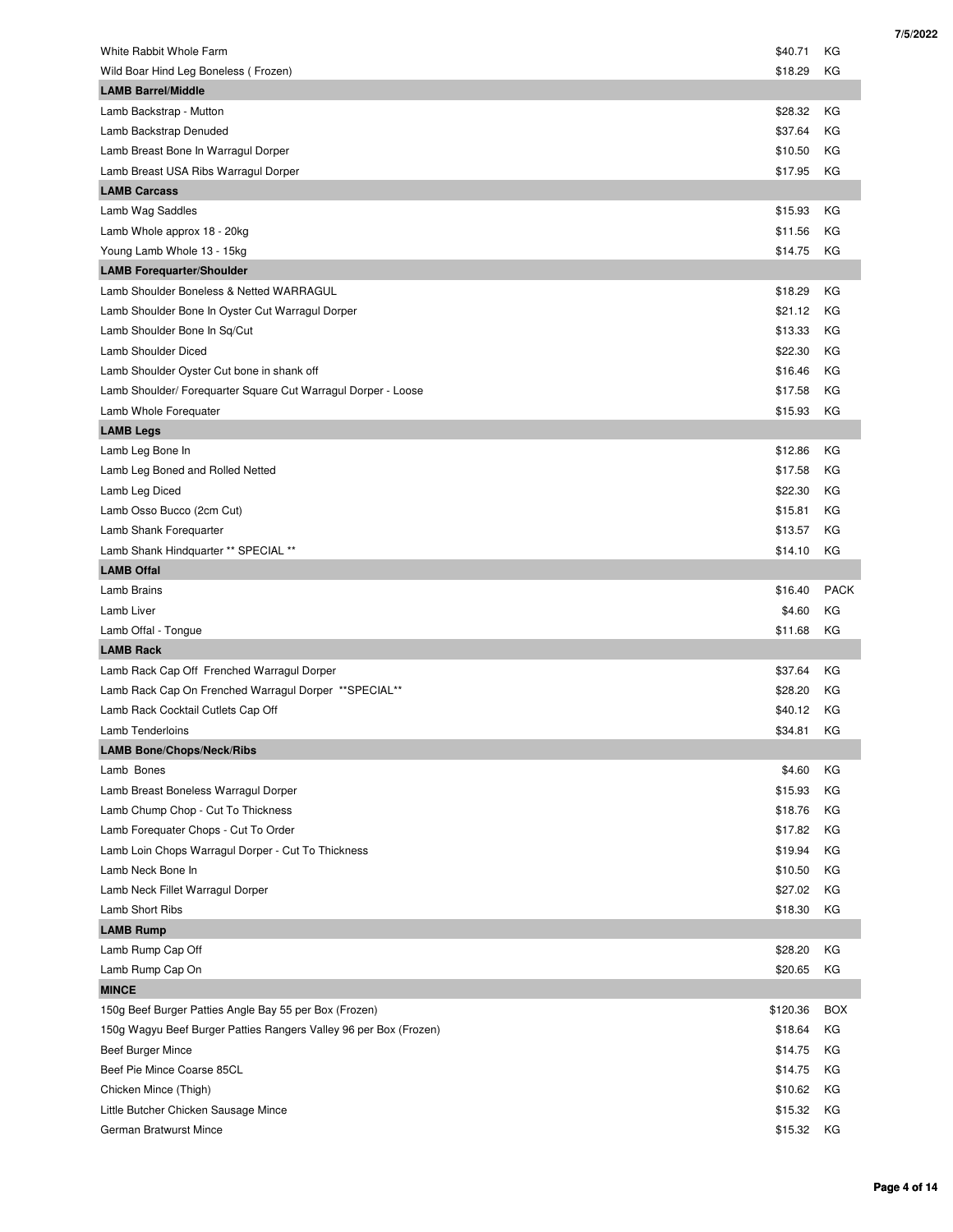| <b>Italian Bratwurst Mince</b>                                                                  | \$13.80 | КG |
|-------------------------------------------------------------------------------------------------|---------|----|
| Lamb Mince (2 x 5kg vac bags per box)                                                           | \$10.62 | КG |
| Pork & Fennel Veneto Mince                                                                      | \$13.81 | KG |
| Little Butcher Pork Cumberland Sausage Mince ** SPECIAL**                                       | \$14.29 | КG |
| Pork Mince FRESH (10 x 1kg Bags per Box)                                                        | \$7.67  | КG |
| Veal Mince (10 x 1kg Bags per Box)                                                              | \$17.11 | КG |
| <b>PORK Belly</b>                                                                               |         |    |
| Pork Belly Bone in Rind on Flair Fat In Northern Rivers                                         | \$15.10 | КG |
| Pork Belly Bone In Rind On Gooralie Free Range (4 per Box) 1 BOX MINIMUM **1 week Pre Order**   | \$16.28 | КG |
| Pork Belly Bone In Rind On Northern Rivers (Box approx 20-22kg)                                 | \$14.75 | KG |
| Pork Belly Boneless Rind On Northern Rivers                                                     | \$15.10 | КG |
| Pork Belly Boneless Rind On Gooralie Free Range                                                 | \$16.88 | КG |
| Pork Belly Boneless Rindless Northern Rivers                                                    | \$15.93 | КG |
| Pork Belly Boneless Rindless Gooralie Free Range (5 per Box) 1 BOX MINIMUM **1 week Pre Order** | \$17.70 | КG |
| <b>PORK Cheek/Jowl/Head</b>                                                                     |         |    |
| Pig Head                                                                                        | \$9.44  | EA |
| Pork Jowl                                                                                       | \$4.72  | KG |
| Pork Jowl Skin Off                                                                              | \$5.07  | КG |
| <b>PORK Extras</b>                                                                              |         |    |
| Gooralie Premium Pork Back Fat                                                                  | \$6.37  | КG |
| Pork Back Fat                                                                                   | \$5.07  | КG |
| Pork Bones                                                                                      | \$2.36  | КG |
| Pork Skin                                                                                       | \$2.60  | КG |
| <b>PORK Hindquarter</b>                                                                         |         |    |
| Pork Leg Boneless Rind off                                                                      | \$8.85  | КG |
| Pork Leg Boneless Rind On                                                                       | \$10.38 | КG |
| Pork Leg Diced                                                                                  | \$11.68 | КG |
| Pork Rump Boneless Rind On                                                                      | \$8.02  | КG |
| <b>PORK Hocks/Trotters</b>                                                                      |         |    |
| Bacon Bones Smoked                                                                              | \$4.13  | КG |
| Pork German Fore Hock                                                                           | \$3.54  | КG |
| Pork German Hind Hock                                                                           | \$3.54  | КG |
| Pork Knuckle Bone                                                                               | \$4.13  | КG |
| Pork Trotters Split                                                                             | \$2.95  | КG |
| <b>PORK Middle/Loin/Porchetta</b>                                                               |         |    |
| Pork Loin Bone In Rind Off Northern Rivers                                                      | \$10.62 | КG |
| Pork Loin Bone In Rind On Northern Rivers                                                       | \$8.85  | КG |
| Pork Loin Boneless Skin On Rolled (porchetta)                                                   | \$18.88 | ΚG |
| Pork Middle Boneless                                                                            | \$11.21 | КG |
| Pork Middle Boneless Rind On (Belly and loin for Porchetta)                                     | \$11.21 | ΚG |
| Pork Saddle/ Barrel Bone In                                                                     | \$10.62 | КG |
| <b>Pork Striploin Rindless</b>                                                                  | \$10.62 | КG |
| <b>PORK Neck/Collar/Scotch</b>                                                                  |         |    |
| Pork Boston Butt Northern Rivers Rindless                                                       | \$8.85  | КG |
| Pork Neck Northern Rivers                                                                       | \$11.80 | ΚG |
| Pork Neck Gooralie Free Range 1 BOX MINIMUM **1 week Pre Order***                               | \$14.51 | КG |
| <b>PORK Rack</b>                                                                                |         |    |
| Pork Chop Northern Rivers                                                                       | \$11.21 | ΚG |
| Pork Cutlet Rind On Gooralie Free Range                                                         | \$20.40 | КG |
| Pork Rack Rind On Northern Rivers SPECIAL                                                       | \$10.45 | ΚG |
|                                                                                                 |         |    |
| Pork Rack Rind On Gooralie Free Range (5 per Box)                                               | \$16.87 | КG |
| Pork Tenderloin Northern Rivers                                                                 | \$12.39 | ΚG |
| <b>PORK Rib</b>                                                                                 |         |    |
| Pork Ribs Whole USA                                                                             | \$18.29 | КG |
| Pork Spare Ribs (cross cut strips Asian style)                                                  | \$14.75 | КG |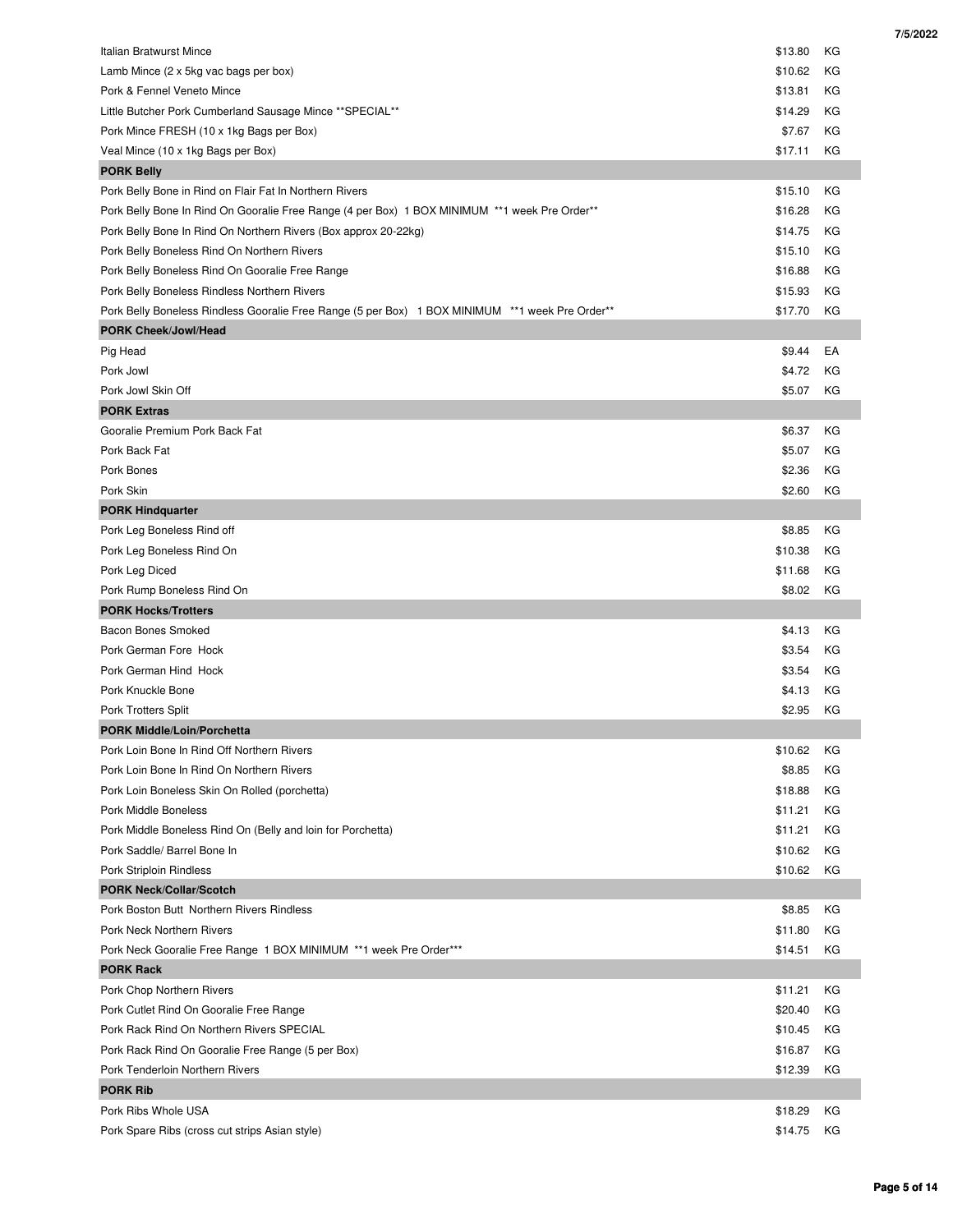| <b>PORK Forequarter/Shoulder</b>                                     |          |            |
|----------------------------------------------------------------------|----------|------------|
| Pork Shoulder Bone In (frozen)                                       | \$9.44   | КG         |
| Pork Shoulder Boneless Skin Off                                      | \$9.20   | КG         |
| <b>PORK Carcass</b>                                                  |          |            |
| Pigs Suckling Whole 10-11kg                                          | \$24.78  | КG         |
| Pigs Suckling Whole 12-18kg                                          | \$21.24  | КG         |
| <b>POULTRY Chicken Breast/Wing/Supreme</b>                           |          |            |
| Chicken Breast Fillet Skin Off                                       | \$10.15  | КG         |
| Chicken Breast Fillet Skin Off La Lonica Chemical Free Portion Cut   | \$12.27  | КG         |
| Chicken Breast Fillet Skin On                                        | \$10.15  | КG         |
| Chicken Breast Fillet Skin On La Lonica Chemical Free Portion Cut    | \$12.05  | КG         |
| Chicken Breast Skin On Cornfed                                       | \$22.15  | ΚG         |
| <b>Chicken Drumettes</b>                                             | \$5.90   | КG         |
| Chicken Kiev/Supreme Portion Cut                                     | \$12.27  | КG         |
| Chicken Mid Wings                                                    | \$8.26   | КG         |
| Chicken Schnitzel 220g (25/Box)                                      | \$77.00  | <b>BOX</b> |
| <b>Chicken Tenderloins</b>                                           | \$10.03  | КG         |
| Chicken Wings                                                        | \$4.01   | КG         |
| Corn Fed Chicken Breast Supreme 250g                                 | \$24.96  | КG         |
| <b>POULTRY Chicken Leg/Thigh</b>                                     |          |            |
| <b>Chicken Drumsticks</b>                                            | \$3.54   | КG         |
| Chicken Maryland                                                     | \$5.67   | КG         |
| Chicken Thigh Cutlet Skin Off                                        | \$10.98  | КG         |
| Chicken Thigh Cutlet Skin On                                         | \$10.62  | КG         |
| Chicken Thigh Fillet Skin Off                                        | \$11.33  | КG         |
| Chicken Thigh Fillet Skin On                                         | \$11.33  | КG         |
| <b>POULTRY Chicken Whole</b>                                         |          |            |
| 1.2kg Chicken Whole                                                  | \$6.64   | EA         |
| 1.2kg Chicken Whole CORN FED (10 per box) 1 BOX MINIMUM              | \$11.48  | EA         |
| 1.3kg Chicken Whole CORN FED (10 per box) 1 BOX MINIMUM              | \$12.32  | EA         |
| 1.4kg Chicken La Ionica Chemical Free - BULK LOOSE                   | \$10.27  | EA         |
| 1.5kg Chicken Whole La Lonica Chemical Free                          | \$11.70  | EA         |
| 1.5kg Chicken Whole Bannockburn Free Range (8 per box) 1 BOX MINIMUM | \$8.85   | КG         |
| 1.6kg Chicken Whole                                                  | \$10.03  | EA         |
| 1.8kg Chicken Whole                                                  | \$10.03  | EA         |
| 1kg Chicken Whole                                                    | \$6.37   | EA         |
| Chicken Barrel #15                                                   | \$7.70   | КG         |
| 1.5KG Chicken Whole Golden Fields Pasture Raised Corn Fed chicken    | \$17.11  | КG         |
| <b>POULTRY Duck</b>                                                  |          |            |
| Duck Breast Fillets ** SPECIAL**                                     | \$30.80  | КG         |
| Duck Fat - Urendered                                                 | \$31.83  | EA         |
| 1.8kg Duck Fat Rendered                                              | \$41.95  | EA         |
| 200g Duck Fat Rendered                                               | \$9.24   | EA         |
| 1kg Duck Liver                                                       | \$8.67   | КG         |
| Duck Maryland Tail Bone Out                                          | \$22.47  | КG         |
| Duck Maryland Trim B Grade                                           | \$8.50   | КG         |
| 2.3kg Duck Whole Game Farm                                           | \$25.61  | EA         |
| 2.4kg Duck Whole Alpine (10 per Box) 1 BOX MINIMUM                   | \$22.42  | EA         |
| 500g Foie Gras Semi Cooked Georges Bruck White Label Terrine         | \$129.80 | EA         |
| <b>POULTRY Extras</b>                                                |          |            |
| <b>Chicken Bones</b>                                                 | \$0.71   | КG         |
| Chicken Feet                                                         | \$4.13   | КG         |
| 2kg Chicken Liver                                                    | \$8.97   | EA         |
| 2kg Chicken Liver Corn Fed                                           | \$14.75  | EA         |
| 350g Chicken Schnitzel (25/Box)                                      | \$100.30 | EA         |
| <b>Whole Turkey</b>                                                  | \$11.21  | ΚG         |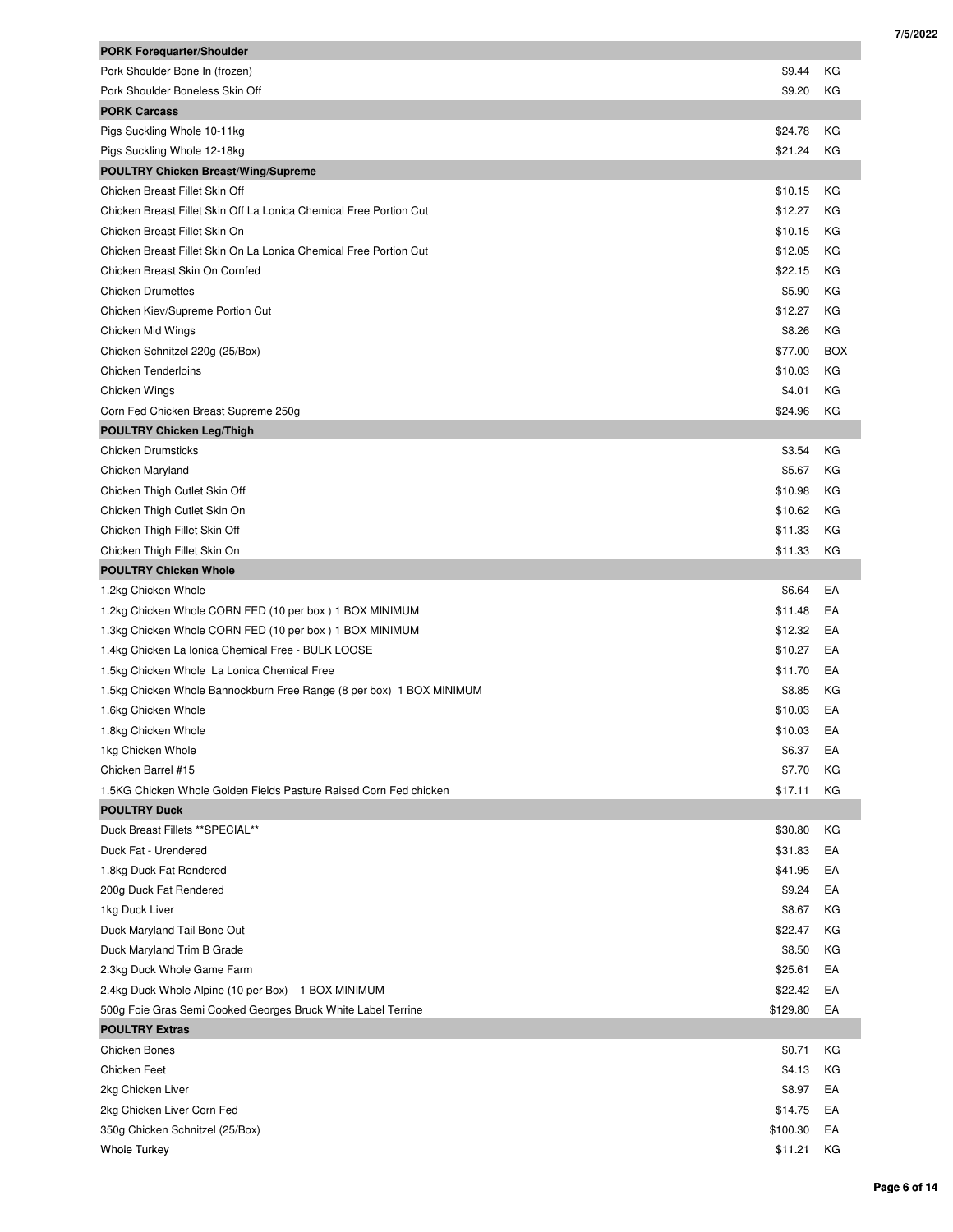| <b>POULTRY Quail</b>                                                          |          |             |
|-------------------------------------------------------------------------------|----------|-------------|
| <b>Quail Breast</b>                                                           | \$22.18  | <b>PACK</b> |
| Quail Egg (12pkt)                                                             | \$4.37   | <b>PACK</b> |
| Quail Jumbo (6 Per PKT / 36 Per Box)                                          | \$24.07  | <b>PACK</b> |
| Quail Jumbo Butterfly (6 Per PKT / 36 Per Box)                                | \$31.39  | <b>PACK</b> |
| Quail Large (6 Per PKT / 36 Per Box)                                          | \$22.54  | <b>PACK</b> |
| Quail Tunnel Boned (6 Per PKT / 36 Per Box)                                   | \$30.92  | <b>PACK</b> |
| <b>POULTRY Spatchcock</b>                                                     |          |             |
| Spatchcock #5 (12 per box)                                                    | \$82.13  | <b>BOX</b>  |
| Spatchcock #6 (12 per box)                                                    | \$88.45  | <b>BOX</b>  |
| Spatchcock Butterfly Medium (5 Per PKT / 3 PKTS Per Box)                      | \$44.60  | <b>PACK</b> |
| <b>DAIRY</b>                                                                  |          |             |
| <b>Butter</b>                                                                 |          |             |
| 4-10kg Butter Blocks Cultured Pepe Saya                                       | \$16.20  | ΚG          |
| 2.5kg Butter Logs Pepe Saya (12-15 Per Box)                                   | \$69.60  | EA          |
| 15g Butter Portions Pepe Saya (100 Per Box)                                   | \$69.60  | EA          |
| 15g Butter Portions Salted, Cultured Pepe Saya (50 Per Box) 7 DAYS SHELF LIFE | \$42.00  | EA          |
| 5kg Unsalted Butter Anchor                                                    | \$82.80  | EA          |
| 2kg Butter Wheel Paper & String Pepe Saya                                     | \$39.60  | EA          |
| 20L Buttermilk Pepe Saya                                                      | \$60.00  | EA          |
| 1L Buttermilk Pepe Sayer                                                      | \$4.20   | EA          |
| 110g Café de Paris Naturally Sourced                                          | \$6.24   | EA          |
| 2 x 2kg Cooking Butter 5th Duke Pepe Saya                                     | \$15.54  | КG          |
| 20kg Cooking Butter Block 5th Duke Pepe Saya                                  | \$15.54  | КG          |
| Pepe Saya Smoked Butter 100g                                                  | \$6.60   | EA          |
| 225g Unsalted Cultured Butter Pepe Saya                                       | \$5.58   | EA          |
| <b>Blue Cheese</b>                                                            |          |             |
| 2.2kg Blue Cheese Grannies                                                    | \$58.80  | ΚG          |
| 2kg Blue Cheese La Peral                                                      | \$39.92  | КG          |
| 3kg Blue D'Auvergne                                                           | \$24.00  | КG          |
| 3kg Blue D'Auvergne Cantorel                                                  | \$34.32  | КG          |
| 1.5kg Gorgonzola Dolce                                                        | \$26.40  | ΚG          |
| 1.5kg Gorgonzola Piccante                                                     | \$44.88  | КG          |
| 1.5kg Roquefort Cheese                                                        | \$54.00  | КG          |
| 2kg Shadows Of Blue Tarago River Cheese Company                               | \$43.80  | ΚG          |
| 1kg Burrata Vanella (10 X 100G BUCKET)                                        | \$46.56  | EA          |
| <b>Cheddar/Swiss Cheese</b>                                                   |          |             |
| 1.2kg Barbers Cheddar                                                         | \$27.88  | КG          |
| 2kg Cheddar Pyengana Clothbound Wedge ('Mature' 6m old)                       | \$65.79  | ΚG          |
| 2.27kg Hi-Melt Burger Slices Cheese (96 Slices per pack)                      | \$32.46  | КG          |
| Dutch Ementhal Maasdam (approx 3kg)                                           | \$18.00  | КG          |
| 3.5kg French Emmental Block Log (RW)                                          | \$19.80  | ΚG          |
| 2.5kg Gruyere Comte                                                           | \$42.00  | КG          |
| Heidi Gruyere - 3KG                                                           | \$47.46  | ΚG          |
| 3kg Jacks English Club Cheddar                                                | \$23.13  | ΚG          |
| 1.8kg Maffra Mature Cheddar Red Wax                                           | \$28.98  | ΚG          |
| <b>Fetta Cheese</b>                                                           |          |             |
| 2.3kg Binnorie Marinated Cows Fetta                                           | \$52.80  | EA          |
| 4kg Danish Fetta Tin                                                          | \$37.62  | EA          |
| <b>Goats Cheese</b>                                                           |          |             |
| 1kg Chevre D'Argental                                                         | \$49.20  | EA          |
| 1kg Meredith Dairy Goats Curd                                                 | \$28.32  | EA          |
| Holy Goat La Luna Ring                                                        | \$135.90 | ΚG          |
| <b>Parmesan Cheese</b>                                                        |          |             |
|                                                                               |          |             |
| 2kg Grana Padano 16 Months                                                    | \$27.00  | EA          |

 **7/5/2022**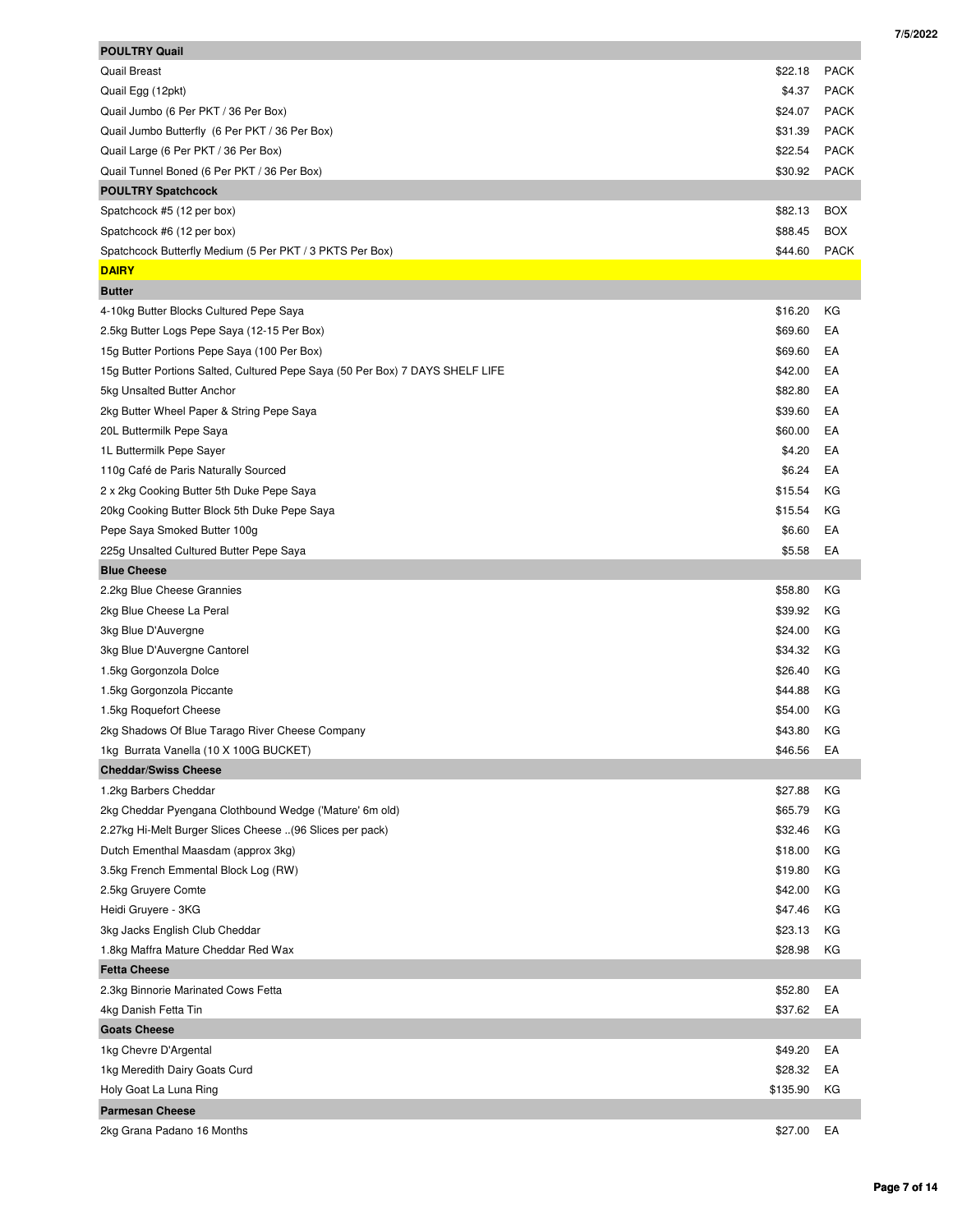| 200g Grana Padano                                                    | \$6.49   | EA |
|----------------------------------------------------------------------|----------|----|
| 4.5kg Grana Padano                                                   | \$20.28  | KG |
| 2kg GRATED Grana Padano                                              | \$32.88  | EA |
| 17.5kg Grana Padano DOP 18 Months Ambrosi half cut wheel (R.W.)      | \$32.21  | КG |
| 500g Parmigiano Reggiano Montanari (30 mth)                          | \$41.82  | КG |
| <b>Pecorino Cheese</b>                                               |          |    |
| Pecorino Romano DOP                                                  | \$33.58  | КG |
| 1.2kg Pecorino Truffle                                               | \$47.95  | KG |
| <b>Ricotta Cheese</b>                                                |          |    |
| Fior Di Latte Smoked Paesanella                                      | \$10.62  | EA |
| 2kg Ricotta Paesanella Fresh Basket                                  | \$18.66  | EA |
| 700g Ricotta Salata                                                  | \$18.66  | KG |
| <b>Spanish Cheese</b>                                                |          |    |
| 3kg Manchego Cheese Whole 12 Month Spain                             | \$28.12  | КG |
| 3kg Manchego Cheese Whole 3 Months Spain NEW REDUCED PRICE           | \$25.20  | КG |
| <b>Washed Rind Cheese</b>                                            |          |    |
| Danish Fontina                                                       | \$23.63  | КG |
| 2.2kg Taleggio Igor Italy                                            | \$29.40  | КG |
| 200g Taleggio Mauri DOP Italy                                        | \$11.56  | EA |
| 230g Taleggio Vivaldi                                                | \$11.28  | EA |
| <b>White Mould Cheese</b>                                            |          |    |
| 1kg Binnorie Brie                                                    | \$31.80  | КG |
| 3kg Brie de Meaux                                                    | \$61.44  | КG |
| 2kg Fromager Daffinois                                               | \$108.66 | EA |
| 3kg Isigny Brie                                                      | \$24.60  | КG |
| 1kg Lingot D'Argental                                                | \$39.00  | EA |
| 1.7kg Tarago River Triple Cream                                      | \$43.80  | ΚG |
| Triple Cream Brie Tarago River                                       | \$47.70  | КG |
| Truffle Triple Cream Brie Mini                                       | \$7.74   | EA |
| 1kg Buffalo Mozzarella Cheese Fresh Vanella                          | \$42.06  | EA |
| 800g Fresco (Pecorino/Halloumi)                                      | \$13.02  | EA |
| 975g Paesanella Mascarpone                                           | \$18.66  | EA |
| Pepe Seyer 1Ltr Creme Fraiche                                        | \$15.12  | EA |
| <b>FRUIT</b>                                                         |          |    |
| 1kg Currants Trump                                                   | \$13.75  | EA |
| 500g Golden Raisins                                                  | \$6.85   | EA |
| 240g Natural Quince Paste                                            | \$4.95   | EA |
| <b>OTHER OILS</b>                                                    |          |    |
| 5L Grape Seed Oil                                                    | \$49.95  | EA |
| 500ml Walnut Oil                                                     | \$15.25  | EA |
| <b>OLIVE OIL EXTRA VIRGIN</b>                                        |          |    |
| <b>EVOO 20L</b>                                                      |          |    |
| 20L N&S Batch 2 Australian Virgin Olive Oil 3 DRUM PRICE \$149.50    | \$170.00 | EA |
| 20L N&S Chef's Blend Australian Olive Oil 3 DRUM PRICE \$171.13      | \$185.00 | EA |
| 20L N&S First Harvest Extra Virgin Olive Oil 2022                    | \$280.00 | EA |
| 20L N&S Hojiblanca Extra Virgin Olive Oil                            | \$266.00 | EA |
| 20L N&S Lemon Extra Virgin Olive Oil                                 | \$195.00 | EA |
| 20L N&S Mallee Gold Extra Virgin Olive Oil (BUY 3 FOR \$171.13 each) | \$185.00 | EA |
| 20L Novello Extra Virgin Olive Oil                                   | \$200.00 | EA |
| 20L Olivola Canola/ Extra Virgin Olive Oil Blend 80:20               | \$119.00 | EA |
| 20L N&S Picual Extra Virgin Olive Oil                                | \$266.00 | EA |
| <b>EVOO 4L</b>                                                       |          |    |
| 3L Ranieri Extra Virgin Olive Oil - Italy                            | \$27.25  | EA |
| 4L Batch 2 Australian Virgin Olive Oil                               | \$38.00  | EA |
| 4L N&S Chef's Australian Olive Oil                                   | \$49.00  | EA |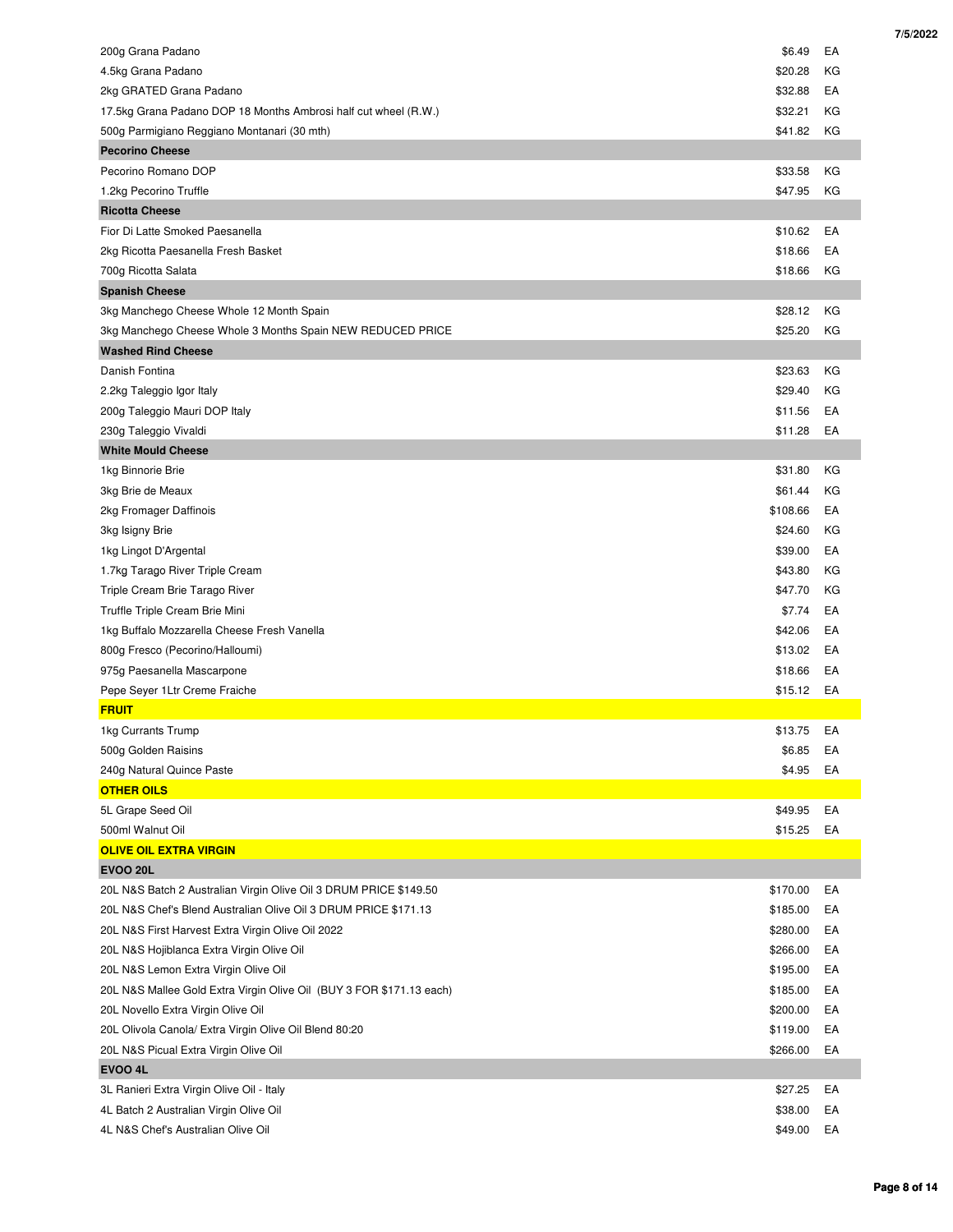| 4L N&S Hojiblanca EVOO                                 | \$69.00  | EA |
|--------------------------------------------------------|----------|----|
| 4L N&S Lemon Oil EVOO                                  | \$60.00  | EA |
| 4L N&S Mallee Gold                                     | \$46.30  | EA |
| 4L Novello Extra Virgin Olive Oil                      | \$59.95  | EA |
| 4L Olivola Canola/EVOO Blend 80:20                     | \$22.20  | EA |
| 4L N&S Picual EVOO                                     | \$69.00  | EA |
| <b>EVOO Bottles</b>                                    |          |    |
| 750ml N&S Chef's Australian Olive Oil                  | \$16.65  | EA |
| 750ml N&S Hojiblanca EVOO                              | \$28.00  | EA |
| 750ml Lemon EVOO                                       | \$18.50  | EA |
| 750ml N&S Mallee Gold Mild EVOO                        | \$19.95  | EA |
| 750ml N&S First Harvest 2022 EVOO                      | \$35.00  | EA |
| 750ml N&S Novello EVOO                                 | \$19.65  | EA |
| 750ml N&S Picual EVOO                                  | \$19.95  | EA |
| <b>OLIVES</b>                                          |          |    |
| <b>Black Olives</b>                                    |          |    |
| 300g Black Pitted Olives in Brine Sommariva Taggiasche | \$15.12  | EA |
| <b>Green Olives</b>                                    |          |    |
| 3.5kg Bella Cerignola Olives SPECIAL                   | \$41.65  | EA |
| 3kg Green Jumbo Kalamata - Australian Olives           | \$47.25  | EA |
| 3kg Verdale Australian Green Olives                    | \$42.20  | EA |
| 4kg Gordal Olives Simon Johnston                       | \$71.70  | EA |
| 5kg Sicilian Green Olives                              | \$61.95  | EA |
| 1062ml Nocellara Castelvetrano Green Olives            | \$11.80  | EA |
| <b>Kalamata Olives</b>                                 |          |    |
| 3kg Kalamata - Australian Olives                       | \$40.50  | EA |
| <b>Mixed Olives</b>                                    |          |    |
| 3kg Olives Mixed Australian                            | \$39.00  | EA |
| <b>Pitted Olives</b>                                   |          |    |
| 10kg Pitted Green Mammoth Olives                       | \$112.00 | EA |
| 12kg Pitted Kalamata Australian Olives                 | \$137.00 | EA |
| 3kg Pitted Kalamata Australian Olives SPECIAL          | \$32.34  | EA |
| 8kg Pitted Ligurian Olives (4.5kg DW) SPECIAL          | \$43.11  | EA |
| <b>Small Olives</b>                                    |          |    |
| 3kg Ligurian Olives                                    | \$47.50  | EA |
| <b>Stuffed Olives</b>                                  |          |    |
| Double Crumbed Olives stuffed with Fetta FROZEN        | \$1.20   | EA |
| 2kg Olives stuffed with roasted almonds                | \$42.00  | EA |
| 2kg Olives stuffed with anchovy fillet                 | \$45.60  | EA |
| 2kg Olives stuffed with Carrot Vinaigrette             | \$45.60  | EA |
| 2kg Olives stuffed with whole chilli 2kg               | \$45.60  | EA |
| 2kg Olives stuffed with Fetta                          | \$42.00  | EA |
| 2kg Olives stuffed with roasted garlic                 | \$42.00  | EA |
| 2kg Olives stuffed with semi dried tomato              | \$42.00  | EA |
| <b>Packaging</b>                                       |          |    |
| Ham Bag                                                | \$4.00   | EA |
| Oil Tap for Drum                                       | \$1.65   | EA |
| 150mm x 200mm VACUUM BAGS (100 per bag)                | \$5.50   | EA |
| 165mm x 250mm VACUUM BAGS (100 per bag)                | \$22.96  | EA |
| 190mm x 300mm VACUUM BAGS (100 per bag)                | \$13.20  | EA |
| 250mm x 350mm VACUUM BAGS (100 per bag)                | \$20.48  | EA |
| 250mm x 550mm VACUUM BAGS (100 per bag)                | \$27.50  | EA |
|                                                        |          |    |
| 300mm x 400mm VACUUM BAGS (100 per bag)                | \$18.62  | EA |

 **7/5/2022**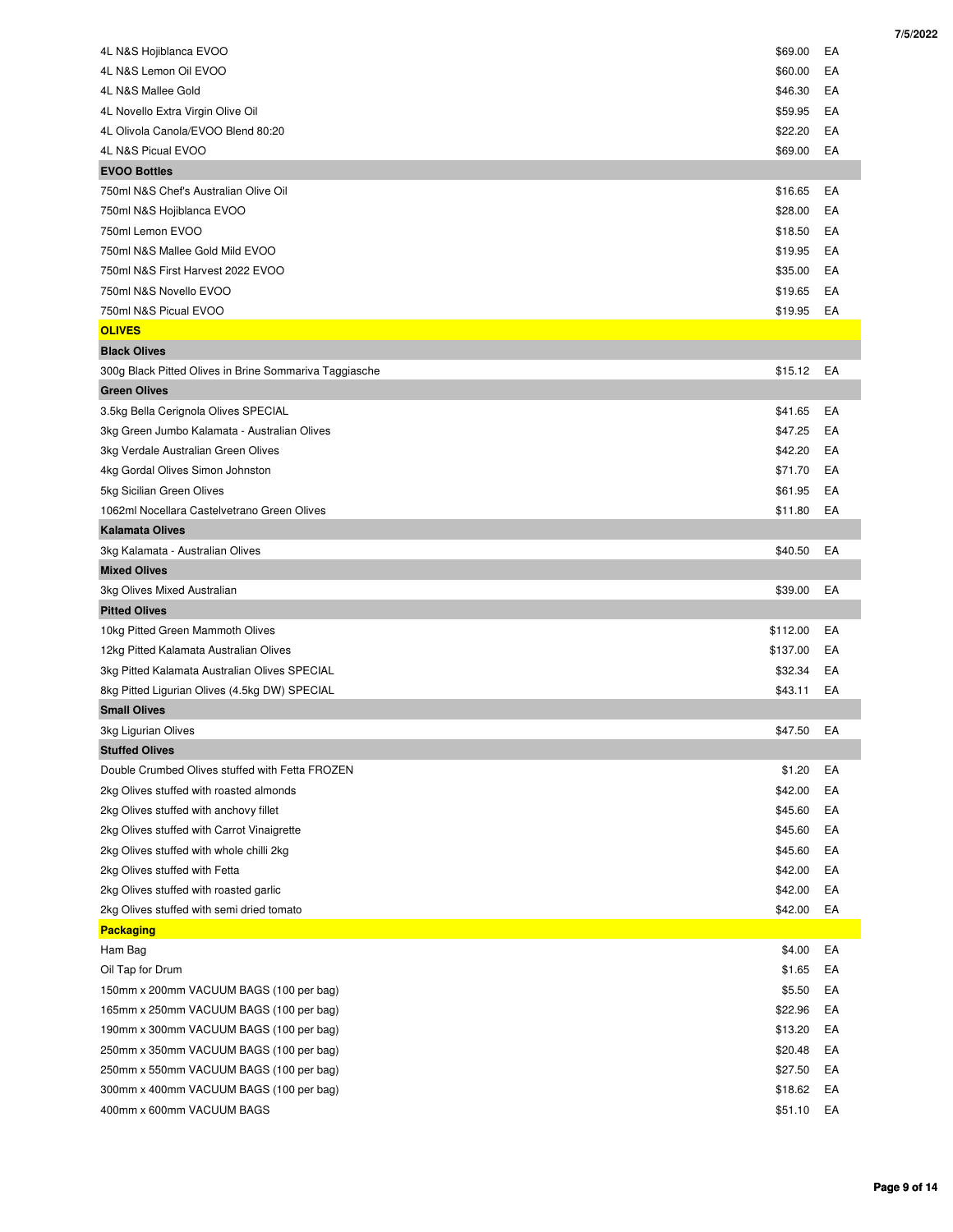| <b>PANTRY ITEMS</b>                                          |         |    |
|--------------------------------------------------------------|---------|----|
| <b>PANTRY Biscuits</b>                                       |         |    |
| Kurrajong Kitchen Lavosh 250g                                | \$4.95  | EA |
| Random Harvest Waffer Cracker Original 100g                  | \$5.60  | EA |
| <b>PANTRY Chocolate</b>                                      |         |    |
| 2.5kg Callebaut Callets Dark (811) 54.5% (8 per box)         | \$69.34 | EA |
| 2.5kg Callebaut Callets Dark 70%                             | \$52.92 | EA |
| 1kg Callebaut Callets Milk Chocolate 33% (823) SPECIAL       | \$19.09 | EA |
| 2.5kg Callebaut Callets White (W2) (8 per box)               | \$58.00 | EA |
| 1kg Callebaut Cocoa Powder                                   | \$48.38 | EA |
| <b>PANTRY Flour/Grains/Pulses</b>                            |         |    |
| 1kg Beans Black Turtle                                       | \$4.50  | EA |
|                                                              | \$5.67  |    |
| 1kg Beans Dried Borlotti                                     |         | EA |
| 500g Lima Beans Large                                        | \$5.00  | EA |
| 1kg White Beans Dried Great Northern                         | \$6.30  | EA |
| 25kg Chickpeas Australian                                    | \$60.00 | EA |
| 1kg Chickpeas Grade A                                        | \$3.50  | EA |
| 2kg Farro Mt Zero                                            | \$18.75 | EA |
| 500g Fregola Sarda Fine                                      | \$8.90  | EA |
| Lentils - Baby Red 650g                                      | \$5.52  | EA |
| 650g Lentils Green Little French Style                       | \$5.90  | EA |
| 1kg Pinenuts medium                                          | \$58.68 | EA |
| 750g Polenta White Riseria Molinaro                          | \$4.40  | EA |
| 750g Polenta Yellow Riseria Molinaro                         | \$4.18  | EA |
| 1g Saffron Filament - Product of Iran                        | \$6.95  | EA |
| 10g Saffron Threads - Product of Iran                        | \$52.50 | EA |
| 1kg Yeast Fresh                                              | \$3.60  | EA |
|                                                              |         |    |
| <b>PANTRY Pasta &amp; Rice</b>                               |         |    |
| 1kg Arborio Rice Riseria Molinaro                            | \$6.37  | EA |
| 1kg Carnaroli Rice Riseria Molinaro                          | \$7.07  | EA |
| 1kg White Koji                                               | \$39.60 | EA |
| 1kg Paella Rice La Campana                                   | \$7.63  | EA |
| 1kg Fior de Calasparra Rice                                  | \$7.70  | EA |
| <b>PANTRY Sauces</b>                                         |         |    |
| 15L Red Cooking Wine                                         | \$52.36 | EA |
| 15L White Cooking Wine                                       | \$52.36 | EA |
| 5kg Dijon Mustard Chatel - France                            | \$31.20 | EA |
| 250g Dijon Mustard Newmans                                   | \$4.00  | EA |
| 1kg Horseradish Newmans                                      | \$15.00 | EA |
| 3.8L Frankies Hot Sauce Original                             | \$37.73 | EA |
| 1L Maple Syrup "Late Harvest" Organic Escuminac (Canada)     | \$23.33 | EA |
| 500ml Maple Syrup "Great Harvest" Organic Escuminac (Canada) | \$23.34 | EA |
| 10kg Mayonnaise Birch & Waite                                | \$85.56 | EA |
| 1.1kg Mayonnaise Royal Line                                  | \$7.95  | EA |
| 250g Mustard Hot English Newmans                             | \$4.00  | EA |
| 1L Pomegranate Molasses                                      | \$16.10 | EA |
| 250ml Rose Water Chefs Choice                                | \$3.66  | EA |
| 250g Seeded Mustard Newmans                                  | \$4.00  | EA |
| 770g Wholegrain Mustard                                      | \$7.08  | EA |
| 5kg Wholegrain Mustard Chatel- France                        | \$30.10 | EA |
| <b>PANTRY Vanilla</b>                                        |         |    |
| 100ml Vanilla Bean Paste Chef's Choice                       | \$22.50 | EA |
| 500g Vanilla Bean Paste Chef's Choice                        | \$80.04 | EA |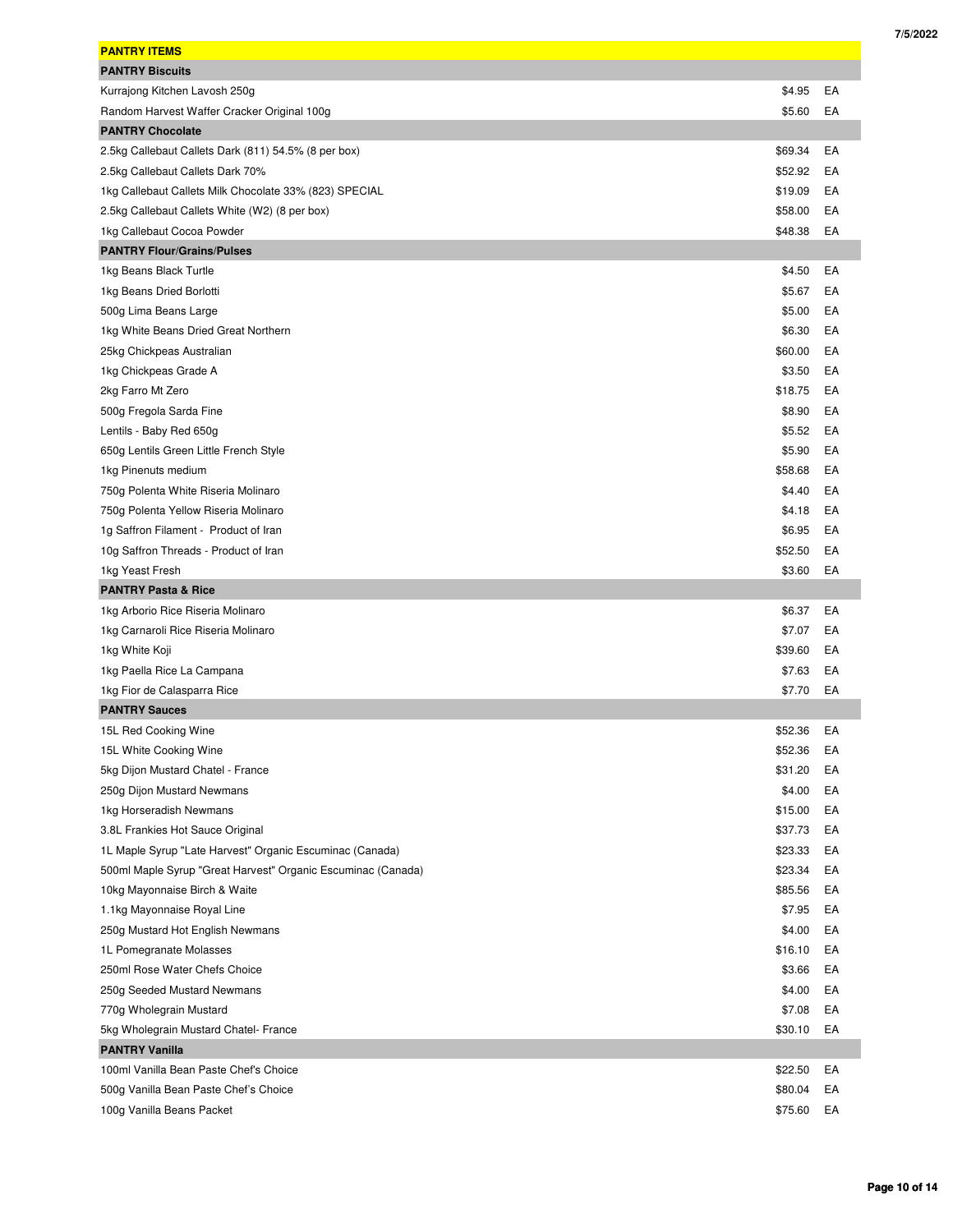| <b>SALT</b>                                                 |          |            |
|-------------------------------------------------------------|----------|------------|
| 15kg Australian Fine Inland Salt / Bakers Salt Natural No.2 | \$23.50  | EA         |
| 250g Murray River Pink Salt Flakes                          | \$5.60   | EA         |
| 3kg Murray River Pink Salt Carton (12 x 250g Bags)          | \$67.20  | <b>BOX</b> |
| 500g Murray River Pink Salt Flakes                          | \$9.37   | EA         |
| 6kg Murray River Pink Salt Flakes (12 x 500g Bags)          | \$106.40 | <b>BOX</b> |
| 90g Smoked Salt Stoneware                                   | \$12.00  | EA         |
| 20kg Salt Murray River White Fine                           | \$13.30  | EA         |
| 20kg Salt Murray River White general Purpose                | \$13.30  | EA         |
| 20kg Salt Murray River White Table                          | \$13.30  | EA         |
| <b>SEAFOOD</b>                                              |          |            |
| 110g Anchovies fillets in Olive Oil Ortiz                   | \$21.07  | EA         |
| 1kg Marinated White Anchovies Fillets in Tray               | \$29.95  | EA         |
| 425g Tuna in Oil - Sirena                                   | \$7.70   | EA         |
| 450g Anchovies in Olive Oil Ortiz                           | \$78.60  | EA         |
| 47.5g Anchovies in Olive Oil Ortiz                          | \$10.64  | EA         |
| 600g Anchovies Flott Cliptop                                | \$24.58  | EA         |
| 115g Cantabrian Anchovies in Olive Oil Premium              | \$26.58  | EA         |
| Hot Smoked Salmon Harris Smokehouse ** 1 week Preorder **   | \$36.00  | КG         |
| <b>SMALLGOODS</b>                                           |          |            |
| <b>SMALLGOODS Bacon</b>                                     |          |            |
| <b>Bacon Diced Pieces Lucas</b>                             | \$9.00   | КG         |
| Bacon Middle Whole                                          | \$13.68  | КG         |
| 500g Bacon Rindless Lucas                                   | \$17.11  | EA         |
| 5kg Bacon Rindless Lucas                                    | \$78.00  | <b>BOX</b> |
| 500g Bacon Streaky Thin Lucas                               | \$17.11  | EA         |
| 5kg Bacon Streaky Thin Lucas                                | \$75.00  | <b>BOX</b> |
| Speck Blackforest Tyrolean                                  | \$33.04  | КG         |
| <b>SMALLGOODS Belly</b>                                     |          |            |
| Papandrea Guanciale SPECIAL                                 | \$18.59  | КG         |
| Pancetta Flat                                               | \$32.52  | КG         |
| Pastrami - New York Style                                   | \$23.99  | КG         |
| Speck Smoked Lucas                                          | \$22.20  | КG         |
| <b>SMALLGOODS Bresaola</b>                                  |          |            |
| Bresaola Papandrea                                          | \$41.52  | КG         |
| Bresaola Wagyu De Palma Whole Icon Wagyu MB9+ ** SPECIAL ** | \$70.29  | KG         |
| Bresaola Wagyu Spiess Whole (Air Dried)                     | \$63.80  | КG         |
| <b>SMALLGOODS Coppa</b>                                     |          |            |
| Mild Coppa                                                  | \$50.40  | КG         |
| <b>SMALLGOODS Ham</b>                                       |          |            |
| Blackforest traditional HALF leg ham on the bone 5-6kg      | \$10.68  | КG         |
| Ham Mini Easy Cut (Blue) 1.5kg                              | \$13.80  | КG         |
| Ham Picnic Shoulder Easy Carve Lucas                        | \$12.00  | КG         |
| <b>Hocks Smoked Lucas</b>                                   | \$7.20   | КG         |
| Leg Ham Bone In                                             | \$15.28  | КG         |
| Leg Ham Bone In - HALF                                      | \$16.20  | КG         |
| Leg Ham Double Smoked Boneless Lucas                        | \$14.40  | КG         |
| <b>SMALLGOODS Jamon</b>                                     |          |            |
| Jamon Ibericio Halves                                       | \$86.70  | КG         |
| Jamon Serrano Espana boneless                               | \$25.96  | КG         |
| <b>SMALLGOODS Prosciutto</b>                                |          |            |
| 2.5kg Prosciutto Curdo Half San Marino                      | \$28.80  | КG         |
| 7kg Prosciutto di Parma DOP Fratelli Tanzi                  | \$34.17  | КG         |
| 7kg Prosciutto di Parma DOP Leoncini NEW REDUCED PRICE      | \$27.54  | КG         |
| 7kg Prosciutto di Parma DOP Leporati 24 months              | \$31.62  | КG         |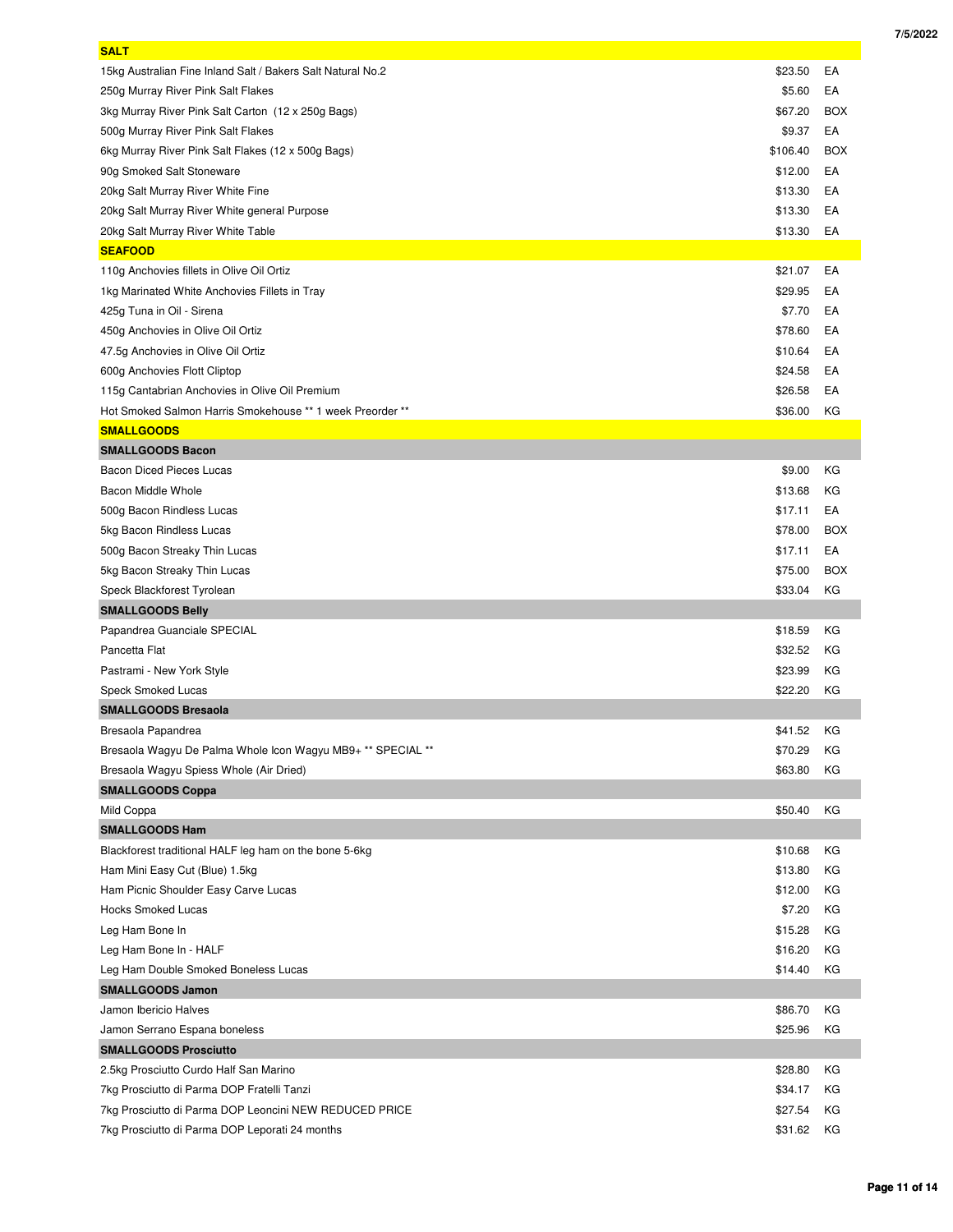| 7kg Prosciutto di San Daniele DOP Italy NEW REDUCED PRICE                                  | \$32.40            | КG       |
|--------------------------------------------------------------------------------------------|--------------------|----------|
| 7kg Prosciutto di San Daniele DOP 24 months Ermes Fontana                                  | \$45.40            | ΚG       |
| 7kg Prosciutto di San Daniele DOP Leoncini                                                 | \$34.18            | КG       |
| <b>SMALLGOODS Salami</b>                                                                   |                    |          |
| Cantinpalo Hot                                                                             | \$19.80            | КG       |
| Cantinpalo Salamanca                                                                       | \$19.80            | КG       |
| Mortadella - Chilli & Pistachio                                                            | \$13.19            | КG       |
| Nduja Calabrese                                                                            | \$27.14            | КG       |
| Pepperoni Salami (Cacciatore) Mild - Twin Pack                                             | \$28.32            | KG       |
| Salamanca Salami                                                                           | \$19.74            | ΚG       |
| Salami Sopressa Hot 2kg Log                                                                | \$22.32            | КG       |
| Salami Veneto Chunks Papandrea                                                             | \$27.00            | ΚG       |
| Salami Veneto Fennel Sopressa                                                              | \$22.56            | ΚG       |
| Salami Wagyu "Alto"                                                                        | \$44.28            | КG       |
| Salchichon Hot                                                                             | \$19.80            | KG       |
| Saucisson Sec                                                                              | \$42.54            | KG       |
| SMALLGOODS Sausages - ALL SAUSAGES ARE AVAILABLE IN THIN, THICK, CHIPOLATA OR COILED/SNAIL |                    |          |
| Little Butcher Sausage Bratwurst - Fresh                                                   | \$15.59            | КG       |
| Little Butcher Chicken Sausage Mince                                                       | \$15.32            | КG       |
| Little Butcher Chipolata Chicken and Apple                                                 | \$10.79            | КG       |
| Little Butcher Chipolata Lamb Merguez                                                      | \$17.99            | КG       |
| Little Butcher Chipolata Nuremberg                                                         | \$10.79            | КG       |
| Little Butcher Chipolata Pork Toulouse                                                     | \$22.40            | КG       |
| Chorizo Columbian Santarossana (FROZEN)                                                    | \$15.95            | КG       |
| Chorizo Largo Rodriguez Bros                                                               | \$15.10            | КG       |
| Chorizo Mild Green SPECIAL                                                                 | \$9.95             | КG       |
| Chorizo Rodriguez Traditional NEW LOW PRICE *SPECIAL*                                      | \$16.20            | КG       |
| Chorizo Smoked Rodriguez                                                                   | \$14.16            | kg       |
| Little Butcher Chorizo Spanish Sausage Fresh                                               | \$15.59            | КG       |
| Little Butcher Frankfurt Chicago Beef                                                      | \$15.59            | КG       |
| Little Butcher Frankfurt Continental Pork                                                  | \$15.59            | КG       |
| Morcilla/Black Pudding Rodriguez Brothers                                                  | \$13.80            | КG       |
| Mortadella Plain Half                                                                      | \$13.19            | КG       |
| Little Butcher Sausage Beef Thick                                                          | \$13.19            | КG       |
| Little Butcher Sausage Beef Thin                                                           | \$15.00            | КG       |
| Little Butcher Sausage Duck, Maple and Orange                                              | \$19.19            | ΚG       |
| Little Butcher Sausage Lamb and Rosemary                                                   | \$15.59            | ΚG       |
| Little Butcher Sausage Lamb and Rosemary Thin                                              | \$16.79            | ΚG       |
| Little Butcher Sausage Lamb Merguez                                                        | \$15.59            | ΚG       |
| Little Butcher Sausage Pork & Fennel Thick                                                 | \$14.04            | ΚG       |
| Little Butcher Sausage Pork & Fennel Thick - CHILLI                                        | \$15.32            | ΚG       |
| Little Butcher Sausage Pork & Veal Italian Thick                                           | \$16.79            | ΚG       |
| Little Butcher Sausage Pork Andouille New Orleans                                          | \$17.40            | ΚG       |
| Little Butcher Pork Cumberland Sausage Snail 12CM                                          | \$17.69            | ΚG       |
| Little Butcher Sausage Pork Cumberland Thick                                               | \$15.59            | ΚG       |
|                                                                                            |                    |          |
| Little Butcher Sausage Pork Irish Thick                                                    | \$15.11<br>\$16.79 | ΚG       |
| Little Butcher Sausage Veal, Garlic, Pistachio and Chilli                                  | \$19.20            | ΚG<br>EA |
| Sausage Casings                                                                            |                    |          |
| Little Butcher Bespoke Pork And Fennel Sausage Mince                                       | \$14.14            | ΚG       |
| <b>SMALLGOODS Sliced</b>                                                                   |                    |          |
| 1kg Calabrese (Fabbris) Sliced                                                             | \$25.20            | ΚG       |
| 100g Casalingo (Mild) Sliced                                                               | \$5.28             | EA       |
| <b>Sliced Corned Silverside Cooked</b>                                                     | \$24.60            | ΚG       |
| 500g Jamon Serrano Sliced (8 units per box)                                                | \$13.14            | EA       |
| 1kg Leg Ham Double Smoked Thin Sliced Lucas                                                | \$21.60            | EA       |

 **Page 12 of 14**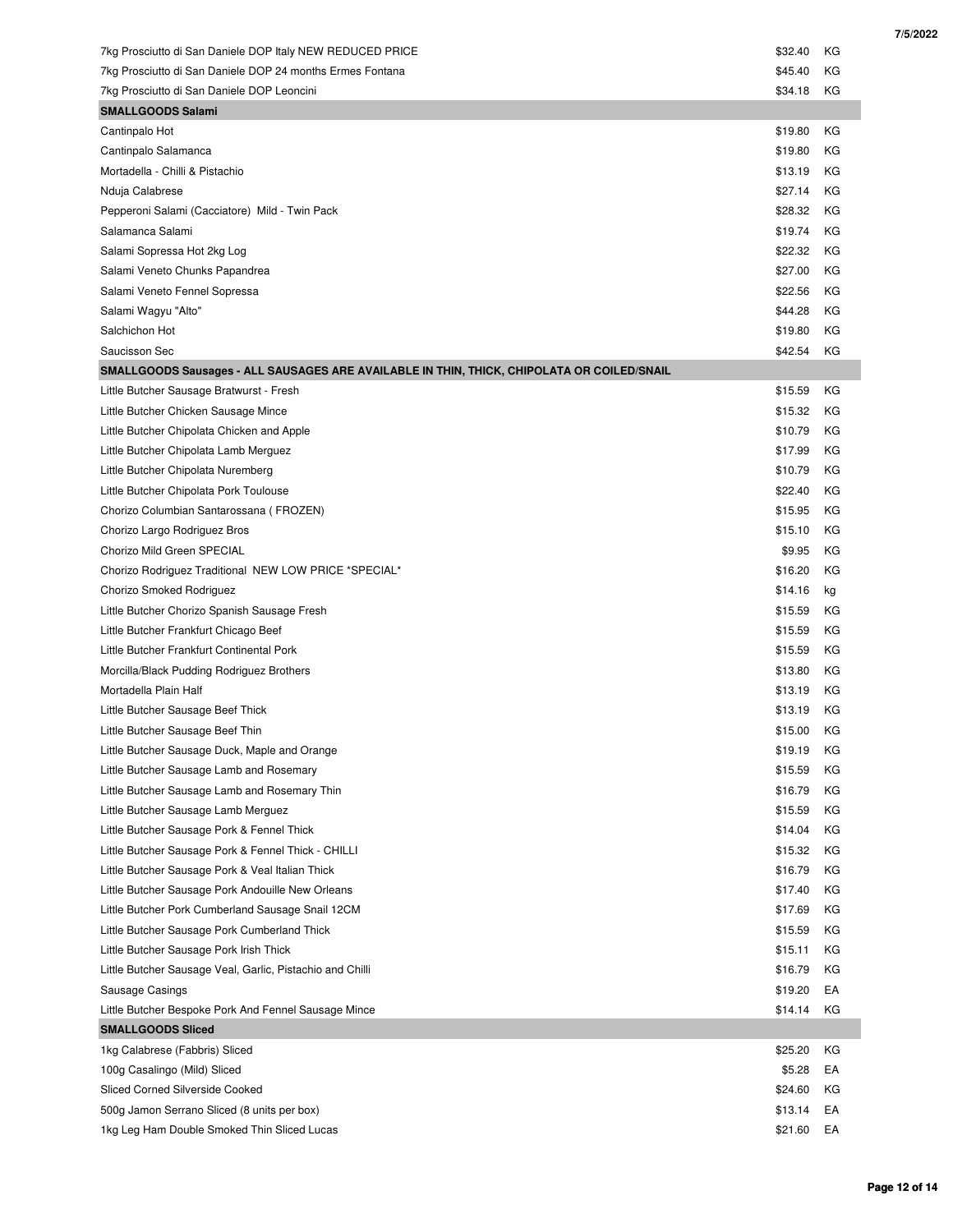| <b>Roast Beef Sliced</b><br>\$22.20<br>КG<br>\$20.38<br>КG<br>Salami Hungarian Sliced<br>500g Salami Veneto Fennel Sliced Papandrea<br>\$17.58<br>EA<br>EA<br>100g Veneto Fennel Sliced<br>\$5.28<br>100g Wagyu Bresaola Alto Sliced<br>\$6.72<br>EA<br>\$25.80<br>Wagyu Smoked Beef Sliced<br>КG<br><b>VEGETABLES</b><br><b>Artichokes</b><br>\$26.88<br>EA<br>Artichoke Hearts In Oil (1062ml Jar)<br>\$35.25<br>2kg Artichokes with Stem in Oil<br>EA<br><b>Capers</b><br>1kg Caperberries in Vinegar<br>\$7.25<br>EA<br>1kg Fine Capers In Vinegar<br>\$6.20<br>EA<br>1kg Capers in Salt<br>\$8.27<br>EA<br>\$40.50<br>2kg Caper Lilliput in Brine Fino<br>EA<br>Funghi<br>Dried Mixed Forest Mushrooms 72g<br>\$13.86<br>EA<br>EA<br>60g Dried Morels<br>\$82.80<br>500g Italian Porcini<br>\$61.60<br>EA<br>120g Black Truffle Paste<br>\$59.50<br>EA<br>\$45.00<br>500g Black Truffle Paste<br>EA<br><b>Peppers</b><br>EA<br>2kg Mild Green Chillies Benino<br>\$10.50<br>\$19.60<br>EA<br>2.8kg Chipotle Pepper Adobo Sauce<br>950g Royal Kerry Fefferoni - Mild<br>\$10.15<br>EA<br>1kg Fetta Marinated Belle Peppers<br>\$25.20<br>EA<br>1kg Fetta Stuffed Belle Peppers in Oil<br>\$25.20<br>EA<br>1kg Sweet Smoked Spanish Paprika Los Extremedos<br>\$22.40<br>EA<br>1.8kg Piperrak Guindilla Green Pickled Peppers<br>\$37.27<br>EA<br>2.5kg Piquillo Peppers<br>\$17.65<br>EA<br><b>Pickles</b><br>1kg Cornichon Baby Framar<br>\$3.78<br>EA<br>EA<br>4.1kg Cornichons Chef's Choice<br>\$30.80<br>\$13.95<br>453g Frankies Fine Brine Bourbon Beets 453g<br>EA<br>11kg Frankies Fine Brines - The Bronx Crinkle Cut Pickles<br>\$110.00<br>EA<br>\$11.20<br>EA<br>453g Frankies Fine Brines Crunchy Cauliflower<br>680g Frankies Fine Brine Gin Pickle<br>\$11.20<br>EA |
|-----------------------------------------------------------------------------------------------------------------------------------------------------------------------------------------------------------------------------------------------------------------------------------------------------------------------------------------------------------------------------------------------------------------------------------------------------------------------------------------------------------------------------------------------------------------------------------------------------------------------------------------------------------------------------------------------------------------------------------------------------------------------------------------------------------------------------------------------------------------------------------------------------------------------------------------------------------------------------------------------------------------------------------------------------------------------------------------------------------------------------------------------------------------------------------------------------------------------------------------------------------------------------------------------------------------------------------------------------------------------------------------------------------------------------------------------------------------------------------------------------------------------------------------------------------------------------------------------------------------------------------------------------------------------------------------------------------------------------------------------------------------------------------------|
|                                                                                                                                                                                                                                                                                                                                                                                                                                                                                                                                                                                                                                                                                                                                                                                                                                                                                                                                                                                                                                                                                                                                                                                                                                                                                                                                                                                                                                                                                                                                                                                                                                                                                                                                                                                         |
|                                                                                                                                                                                                                                                                                                                                                                                                                                                                                                                                                                                                                                                                                                                                                                                                                                                                                                                                                                                                                                                                                                                                                                                                                                                                                                                                                                                                                                                                                                                                                                                                                                                                                                                                                                                         |
|                                                                                                                                                                                                                                                                                                                                                                                                                                                                                                                                                                                                                                                                                                                                                                                                                                                                                                                                                                                                                                                                                                                                                                                                                                                                                                                                                                                                                                                                                                                                                                                                                                                                                                                                                                                         |
|                                                                                                                                                                                                                                                                                                                                                                                                                                                                                                                                                                                                                                                                                                                                                                                                                                                                                                                                                                                                                                                                                                                                                                                                                                                                                                                                                                                                                                                                                                                                                                                                                                                                                                                                                                                         |
|                                                                                                                                                                                                                                                                                                                                                                                                                                                                                                                                                                                                                                                                                                                                                                                                                                                                                                                                                                                                                                                                                                                                                                                                                                                                                                                                                                                                                                                                                                                                                                                                                                                                                                                                                                                         |
|                                                                                                                                                                                                                                                                                                                                                                                                                                                                                                                                                                                                                                                                                                                                                                                                                                                                                                                                                                                                                                                                                                                                                                                                                                                                                                                                                                                                                                                                                                                                                                                                                                                                                                                                                                                         |
|                                                                                                                                                                                                                                                                                                                                                                                                                                                                                                                                                                                                                                                                                                                                                                                                                                                                                                                                                                                                                                                                                                                                                                                                                                                                                                                                                                                                                                                                                                                                                                                                                                                                                                                                                                                         |
|                                                                                                                                                                                                                                                                                                                                                                                                                                                                                                                                                                                                                                                                                                                                                                                                                                                                                                                                                                                                                                                                                                                                                                                                                                                                                                                                                                                                                                                                                                                                                                                                                                                                                                                                                                                         |
|                                                                                                                                                                                                                                                                                                                                                                                                                                                                                                                                                                                                                                                                                                                                                                                                                                                                                                                                                                                                                                                                                                                                                                                                                                                                                                                                                                                                                                                                                                                                                                                                                                                                                                                                                                                         |
|                                                                                                                                                                                                                                                                                                                                                                                                                                                                                                                                                                                                                                                                                                                                                                                                                                                                                                                                                                                                                                                                                                                                                                                                                                                                                                                                                                                                                                                                                                                                                                                                                                                                                                                                                                                         |
|                                                                                                                                                                                                                                                                                                                                                                                                                                                                                                                                                                                                                                                                                                                                                                                                                                                                                                                                                                                                                                                                                                                                                                                                                                                                                                                                                                                                                                                                                                                                                                                                                                                                                                                                                                                         |
|                                                                                                                                                                                                                                                                                                                                                                                                                                                                                                                                                                                                                                                                                                                                                                                                                                                                                                                                                                                                                                                                                                                                                                                                                                                                                                                                                                                                                                                                                                                                                                                                                                                                                                                                                                                         |
|                                                                                                                                                                                                                                                                                                                                                                                                                                                                                                                                                                                                                                                                                                                                                                                                                                                                                                                                                                                                                                                                                                                                                                                                                                                                                                                                                                                                                                                                                                                                                                                                                                                                                                                                                                                         |
|                                                                                                                                                                                                                                                                                                                                                                                                                                                                                                                                                                                                                                                                                                                                                                                                                                                                                                                                                                                                                                                                                                                                                                                                                                                                                                                                                                                                                                                                                                                                                                                                                                                                                                                                                                                         |
|                                                                                                                                                                                                                                                                                                                                                                                                                                                                                                                                                                                                                                                                                                                                                                                                                                                                                                                                                                                                                                                                                                                                                                                                                                                                                                                                                                                                                                                                                                                                                                                                                                                                                                                                                                                         |
|                                                                                                                                                                                                                                                                                                                                                                                                                                                                                                                                                                                                                                                                                                                                                                                                                                                                                                                                                                                                                                                                                                                                                                                                                                                                                                                                                                                                                                                                                                                                                                                                                                                                                                                                                                                         |
|                                                                                                                                                                                                                                                                                                                                                                                                                                                                                                                                                                                                                                                                                                                                                                                                                                                                                                                                                                                                                                                                                                                                                                                                                                                                                                                                                                                                                                                                                                                                                                                                                                                                                                                                                                                         |
|                                                                                                                                                                                                                                                                                                                                                                                                                                                                                                                                                                                                                                                                                                                                                                                                                                                                                                                                                                                                                                                                                                                                                                                                                                                                                                                                                                                                                                                                                                                                                                                                                                                                                                                                                                                         |
|                                                                                                                                                                                                                                                                                                                                                                                                                                                                                                                                                                                                                                                                                                                                                                                                                                                                                                                                                                                                                                                                                                                                                                                                                                                                                                                                                                                                                                                                                                                                                                                                                                                                                                                                                                                         |
|                                                                                                                                                                                                                                                                                                                                                                                                                                                                                                                                                                                                                                                                                                                                                                                                                                                                                                                                                                                                                                                                                                                                                                                                                                                                                                                                                                                                                                                                                                                                                                                                                                                                                                                                                                                         |
|                                                                                                                                                                                                                                                                                                                                                                                                                                                                                                                                                                                                                                                                                                                                                                                                                                                                                                                                                                                                                                                                                                                                                                                                                                                                                                                                                                                                                                                                                                                                                                                                                                                                                                                                                                                         |
|                                                                                                                                                                                                                                                                                                                                                                                                                                                                                                                                                                                                                                                                                                                                                                                                                                                                                                                                                                                                                                                                                                                                                                                                                                                                                                                                                                                                                                                                                                                                                                                                                                                                                                                                                                                         |
|                                                                                                                                                                                                                                                                                                                                                                                                                                                                                                                                                                                                                                                                                                                                                                                                                                                                                                                                                                                                                                                                                                                                                                                                                                                                                                                                                                                                                                                                                                                                                                                                                                                                                                                                                                                         |
|                                                                                                                                                                                                                                                                                                                                                                                                                                                                                                                                                                                                                                                                                                                                                                                                                                                                                                                                                                                                                                                                                                                                                                                                                                                                                                                                                                                                                                                                                                                                                                                                                                                                                                                                                                                         |
|                                                                                                                                                                                                                                                                                                                                                                                                                                                                                                                                                                                                                                                                                                                                                                                                                                                                                                                                                                                                                                                                                                                                                                                                                                                                                                                                                                                                                                                                                                                                                                                                                                                                                                                                                                                         |
|                                                                                                                                                                                                                                                                                                                                                                                                                                                                                                                                                                                                                                                                                                                                                                                                                                                                                                                                                                                                                                                                                                                                                                                                                                                                                                                                                                                                                                                                                                                                                                                                                                                                                                                                                                                         |
|                                                                                                                                                                                                                                                                                                                                                                                                                                                                                                                                                                                                                                                                                                                                                                                                                                                                                                                                                                                                                                                                                                                                                                                                                                                                                                                                                                                                                                                                                                                                                                                                                                                                                                                                                                                         |
|                                                                                                                                                                                                                                                                                                                                                                                                                                                                                                                                                                                                                                                                                                                                                                                                                                                                                                                                                                                                                                                                                                                                                                                                                                                                                                                                                                                                                                                                                                                                                                                                                                                                                                                                                                                         |
|                                                                                                                                                                                                                                                                                                                                                                                                                                                                                                                                                                                                                                                                                                                                                                                                                                                                                                                                                                                                                                                                                                                                                                                                                                                                                                                                                                                                                                                                                                                                                                                                                                                                                                                                                                                         |
|                                                                                                                                                                                                                                                                                                                                                                                                                                                                                                                                                                                                                                                                                                                                                                                                                                                                                                                                                                                                                                                                                                                                                                                                                                                                                                                                                                                                                                                                                                                                                                                                                                                                                                                                                                                         |
|                                                                                                                                                                                                                                                                                                                                                                                                                                                                                                                                                                                                                                                                                                                                                                                                                                                                                                                                                                                                                                                                                                                                                                                                                                                                                                                                                                                                                                                                                                                                                                                                                                                                                                                                                                                         |
|                                                                                                                                                                                                                                                                                                                                                                                                                                                                                                                                                                                                                                                                                                                                                                                                                                                                                                                                                                                                                                                                                                                                                                                                                                                                                                                                                                                                                                                                                                                                                                                                                                                                                                                                                                                         |
|                                                                                                                                                                                                                                                                                                                                                                                                                                                                                                                                                                                                                                                                                                                                                                                                                                                                                                                                                                                                                                                                                                                                                                                                                                                                                                                                                                                                                                                                                                                                                                                                                                                                                                                                                                                         |
|                                                                                                                                                                                                                                                                                                                                                                                                                                                                                                                                                                                                                                                                                                                                                                                                                                                                                                                                                                                                                                                                                                                                                                                                                                                                                                                                                                                                                                                                                                                                                                                                                                                                                                                                                                                         |
|                                                                                                                                                                                                                                                                                                                                                                                                                                                                                                                                                                                                                                                                                                                                                                                                                                                                                                                                                                                                                                                                                                                                                                                                                                                                                                                                                                                                                                                                                                                                                                                                                                                                                                                                                                                         |
|                                                                                                                                                                                                                                                                                                                                                                                                                                                                                                                                                                                                                                                                                                                                                                                                                                                                                                                                                                                                                                                                                                                                                                                                                                                                                                                                                                                                                                                                                                                                                                                                                                                                                                                                                                                         |
|                                                                                                                                                                                                                                                                                                                                                                                                                                                                                                                                                                                                                                                                                                                                                                                                                                                                                                                                                                                                                                                                                                                                                                                                                                                                                                                                                                                                                                                                                                                                                                                                                                                                                                                                                                                         |
| 11kg Frankies Fine Brines - Capone Gin Whole Pickles<br>\$110.00<br>EA                                                                                                                                                                                                                                                                                                                                                                                                                                                                                                                                                                                                                                                                                                                                                                                                                                                                                                                                                                                                                                                                                                                                                                                                                                                                                                                                                                                                                                                                                                                                                                                                                                                                                                                  |
| 680g Frankies Fine Brine NYC Deli Pickle<br>\$11.20<br>EA                                                                                                                                                                                                                                                                                                                                                                                                                                                                                                                                                                                                                                                                                                                                                                                                                                                                                                                                                                                                                                                                                                                                                                                                                                                                                                                                                                                                                                                                                                                                                                                                                                                                                                                               |
| EA<br>11kg Frankies Fine Brines - The Manhattan Straight Cut Pickles<br>\$110.00                                                                                                                                                                                                                                                                                                                                                                                                                                                                                                                                                                                                                                                                                                                                                                                                                                                                                                                                                                                                                                                                                                                                                                                                                                                                                                                                                                                                                                                                                                                                                                                                                                                                                                        |
| 453g Frankies Fine Brine Tequila Jalapenos<br>\$11.20<br>EA                                                                                                                                                                                                                                                                                                                                                                                                                                                                                                                                                                                                                                                                                                                                                                                                                                                                                                                                                                                                                                                                                                                                                                                                                                                                                                                                                                                                                                                                                                                                                                                                                                                                                                                             |
| 11kg Frankies Fine Brines - Brooklyn Whole Pickles<br>\$110.00<br>EA                                                                                                                                                                                                                                                                                                                                                                                                                                                                                                                                                                                                                                                                                                                                                                                                                                                                                                                                                                                                                                                                                                                                                                                                                                                                                                                                                                                                                                                                                                                                                                                                                                                                                                                    |
|                                                                                                                                                                                                                                                                                                                                                                                                                                                                                                                                                                                                                                                                                                                                                                                                                                                                                                                                                                                                                                                                                                                                                                                                                                                                                                                                                                                                                                                                                                                                                                                                                                                                                                                                                                                         |
| <b>Tomatoes</b>                                                                                                                                                                                                                                                                                                                                                                                                                                                                                                                                                                                                                                                                                                                                                                                                                                                                                                                                                                                                                                                                                                                                                                                                                                                                                                                                                                                                                                                                                                                                                                                                                                                                                                                                                                         |
| EA<br>700G Ellebi Nonnas Rustic Passata<br>\$1.96                                                                                                                                                                                                                                                                                                                                                                                                                                                                                                                                                                                                                                                                                                                                                                                                                                                                                                                                                                                                                                                                                                                                                                                                                                                                                                                                                                                                                                                                                                                                                                                                                                                                                                                                       |
| 10kg Fine Crushed Tomato Pomi - 10 or more \$25.85 each<br>\$27.30<br>EA                                                                                                                                                                                                                                                                                                                                                                                                                                                                                                                                                                                                                                                                                                                                                                                                                                                                                                                                                                                                                                                                                                                                                                                                                                                                                                                                                                                                                                                                                                                                                                                                                                                                                                                |
| 370g Pomi Sweet Baby Datterini Tomatoes<br>\$2.50<br>EA                                                                                                                                                                                                                                                                                                                                                                                                                                                                                                                                                                                                                                                                                                                                                                                                                                                                                                                                                                                                                                                                                                                                                                                                                                                                                                                                                                                                                                                                                                                                                                                                                                                                                                                                 |
| <b>VINEGAR</b>                                                                                                                                                                                                                                                                                                                                                                                                                                                                                                                                                                                                                                                                                                                                                                                                                                                                                                                                                                                                                                                                                                                                                                                                                                                                                                                                                                                                                                                                                                                                                                                                                                                                                                                                                                          |
| <b>Balsamic Vinegar</b>                                                                                                                                                                                                                                                                                                                                                                                                                                                                                                                                                                                                                                                                                                                                                                                                                                                                                                                                                                                                                                                                                                                                                                                                                                                                                                                                                                                                                                                                                                                                                                                                                                                                                                                                                                 |
| 250ml Balsamic Aged Vinegar Lirah<br>\$6.95<br>EA                                                                                                                                                                                                                                                                                                                                                                                                                                                                                                                                                                                                                                                                                                                                                                                                                                                                                                                                                                                                                                                                                                                                                                                                                                                                                                                                                                                                                                                                                                                                                                                                                                                                                                                                       |
| 1L Balsamic Apple Vinegar Lirah<br>\$31.20<br>EA                                                                                                                                                                                                                                                                                                                                                                                                                                                                                                                                                                                                                                                                                                                                                                                                                                                                                                                                                                                                                                                                                                                                                                                                                                                                                                                                                                                                                                                                                                                                                                                                                                                                                                                                        |
| 500ml Balsamic Vinegar Glaze<br>\$12.95<br>EA                                                                                                                                                                                                                                                                                                                                                                                                                                                                                                                                                                                                                                                                                                                                                                                                                                                                                                                                                                                                                                                                                                                                                                                                                                                                                                                                                                                                                                                                                                                                                                                                                                                                                                                                           |
|                                                                                                                                                                                                                                                                                                                                                                                                                                                                                                                                                                                                                                                                                                                                                                                                                                                                                                                                                                                                                                                                                                                                                                                                                                                                                                                                                                                                                                                                                                                                                                                                                                                                                                                                                                                         |
| 250ml Guiseppe Giusti Red Label (Rich & Thick) Balsamic Vinegar<br>\$20.95<br>EA                                                                                                                                                                                                                                                                                                                                                                                                                                                                                                                                                                                                                                                                                                                                                                                                                                                                                                                                                                                                                                                                                                                                                                                                                                                                                                                                                                                                                                                                                                                                                                                                                                                                                                        |
| 500ml Don Cesare Balsamic Vinegar of Modena<br>\$3.95<br>EA                                                                                                                                                                                                                                                                                                                                                                                                                                                                                                                                                                                                                                                                                                                                                                                                                                                                                                                                                                                                                                                                                                                                                                                                                                                                                                                                                                                                                                                                                                                                                                                                                                                                                                                             |
| 5L Balsamic Vinegar Royal Line<br>\$27.76<br>EA<br>1L Cintra Caramelised Balsamic Vinegar<br>\$18.20<br>EA                                                                                                                                                                                                                                                                                                                                                                                                                                                                                                                                                                                                                                                                                                                                                                                                                                                                                                                                                                                                                                                                                                                                                                                                                                                                                                                                                                                                                                                                                                                                                                                                                                                                              |